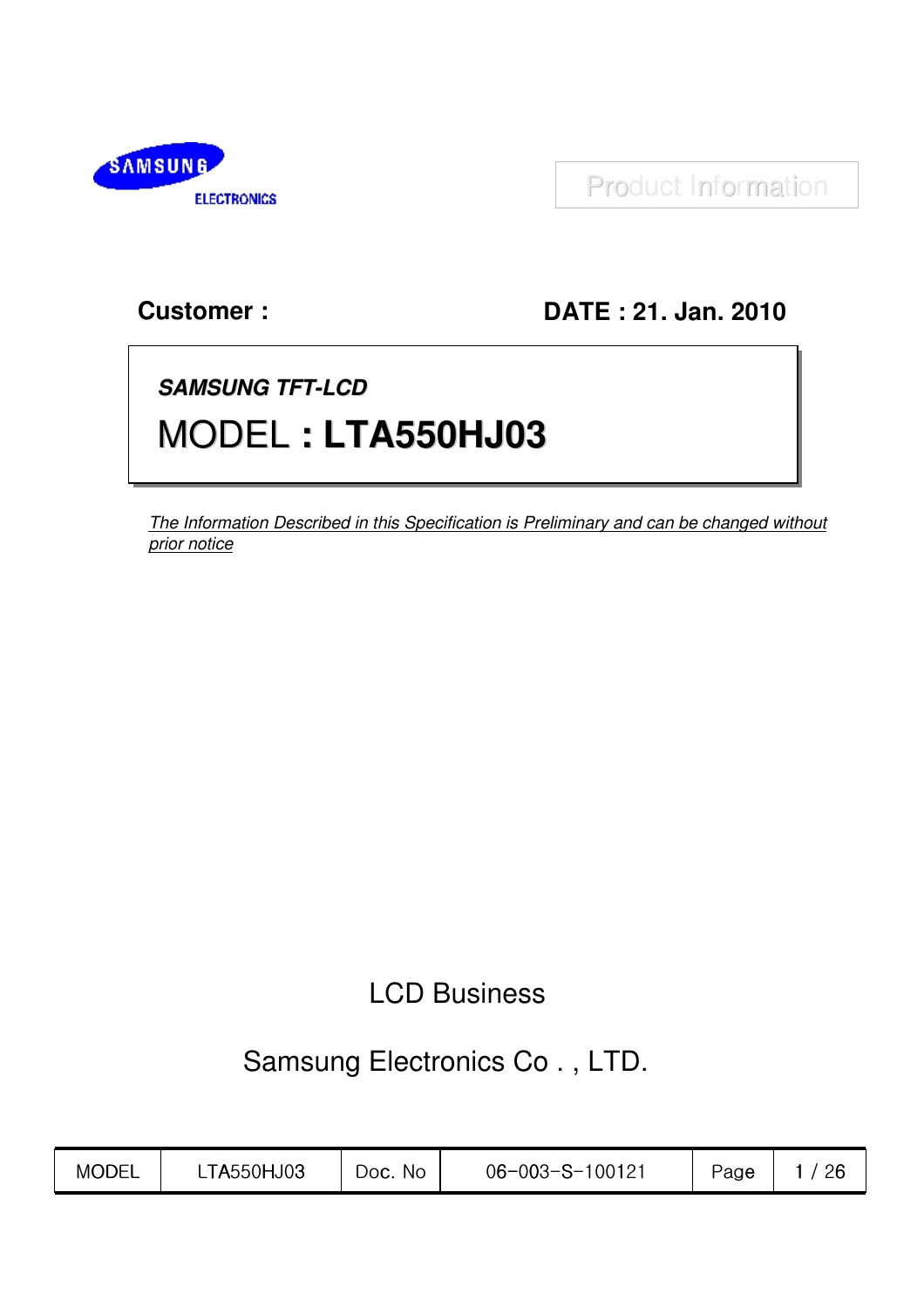| 3.1 TFT LCD Module<br>3.2 Back Light Unit<br>3.3 Inverter Input & Specification                                                                                                                     |  |
|-----------------------------------------------------------------------------------------------------------------------------------------------------------------------------------------------------|--|
| 4.1 Input Signal & Power<br>4.2 Inverter Input Pin Configuration<br>4.3 Inverter Input Power Sequence<br>4.4 LVDS Interface<br>4.5 Input Signals, Basic Display Colors and Gray Scale of Each Color |  |
| 5.1 Timing Parameters (DE only mode)<br>5.2 Timing Diagrams of interface Signal (DE only mode)<br>5.3 Power ON/OFF Sequence                                                                         |  |
|                                                                                                                                                                                                     |  |
|                                                                                                                                                                                                     |  |
|                                                                                                                                                                                                     |  |
| 10.1 Handling<br>10.2 Storage<br>10.3 Operation<br>10.4 Operation Condition Guide<br>10.5 Others                                                                                                    |  |

**Contents**

| <b>MODEL</b> | TA550HJ03 | No.<br>$0$ oc. $\Gamma$ | $06 - 003 - S - 100121$ | Page | 26 |
|--------------|-----------|-------------------------|-------------------------|------|----|
|              |           |                         |                         |      |    |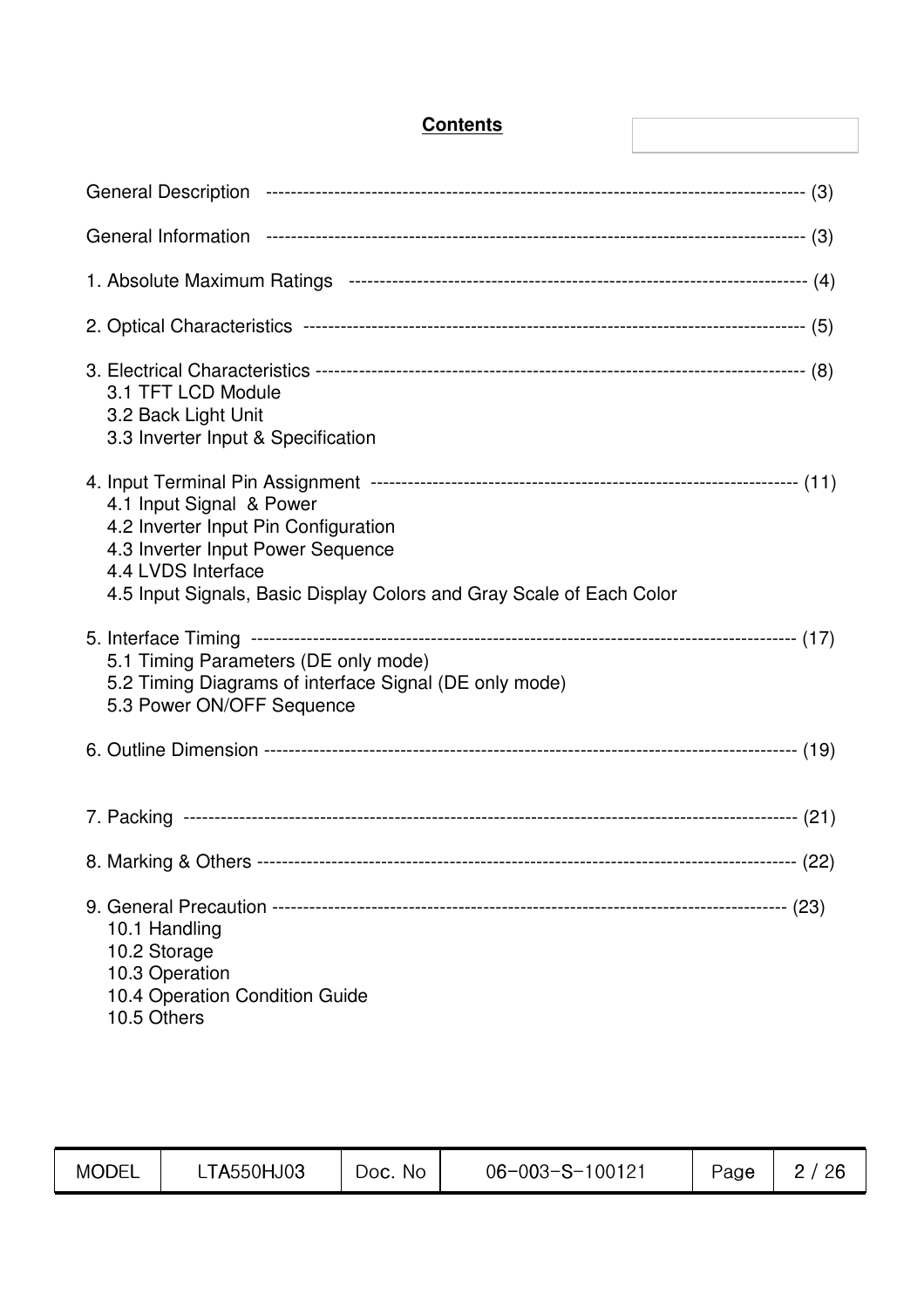## **General Description**

#### **Description**

**LTA550HJ03** is a color active matrix liquid crystal display (LCD) that uses amorphous silicon TFT(Thin Film Transistor) as switching components. This model is composed of a TFT LCD panel, a driver circuit and a back light unit. The resolution of a 55.0" is 1920 x 1080 and this model can display up to 1.07 Billion colors with wide viewing angle of 89° or higher in all directions. This panel is intended to support applications to provide a excellent performance for Flat Panel Display such as Home-alone Multimedia TFT-LCD TV and High Definition TV

#### **Features**

- ! RoHS compliance (Pb-free)
- . High contrast ratio & aperture ratio with wide color gamut
- **E** SPVA(Super Patterned Vertical Align) mode
- **.** Wide viewing angle  $(\pm 178^\circ)$
- **E** High speed response ( & Natural Motion (DFR: Double Frame Rate) )
- **FHD resolution (16:9)**
- **E.** Low Power consumption
- **Edge Type LED (Light Emitted Diode) BLU**
- ! DE (Data Enable) mode
- ! 4ch LVDS (Low Voltage Differential Signaling) interface (4pixel/clock)

|                            | <b>Items</b>             |            |         | Specification                                        | Unit   | <b>Note</b> |      |
|----------------------------|--------------------------|------------|---------|------------------------------------------------------|--------|-------------|------|
|                            | Module Size              |            |         | 1267.6(H <sub>TYP</sub> ) x 744.4(V <sub>TYP</sub> ) | mm     | ±1.0mm      |      |
|                            |                          |            |         | 30.9 $(D_{MAX})$                                     |        |             |      |
|                            | Weight                   |            |         | 14,900 (Max)                                         | g      |             |      |
|                            | <b>Pixel Pitch</b>       |            |         | $0.63(H) \times 0.63(W)$                             | mm     |             |      |
|                            | Active Display Area      |            |         | $1209.6(H) \times 680.4(V)$                          | mm     |             |      |
|                            | <b>Surface Treatment</b> |            |         | Haze 0%, Hard Coating 3H                             |        |             |      |
|                            | <b>Display Colors</b>    |            |         | 8 bit + FRC $-$ 1.07 Billion                         | colors |             |      |
|                            | Number of Pixels         |            |         | 1920 x 1080                                          | pixel  |             |      |
|                            | Pixel Arrangement        |            |         | RGB vertical stripe                                  |        |             |      |
|                            | Display Mode             |            |         | Normally Black                                       |        |             |      |
|                            | Luminance of White       | 450 (Typ.) |         | cd/m <sup>2</sup>                                    |        |             |      |
|                            |                          |            |         |                                                      |        |             |      |
| <b>MODEL</b><br>LTA550HJ03 |                          |            | Doc. No | $06 - 003 - S - 100121$                              |        | Page        | 3/26 |

### **General Information**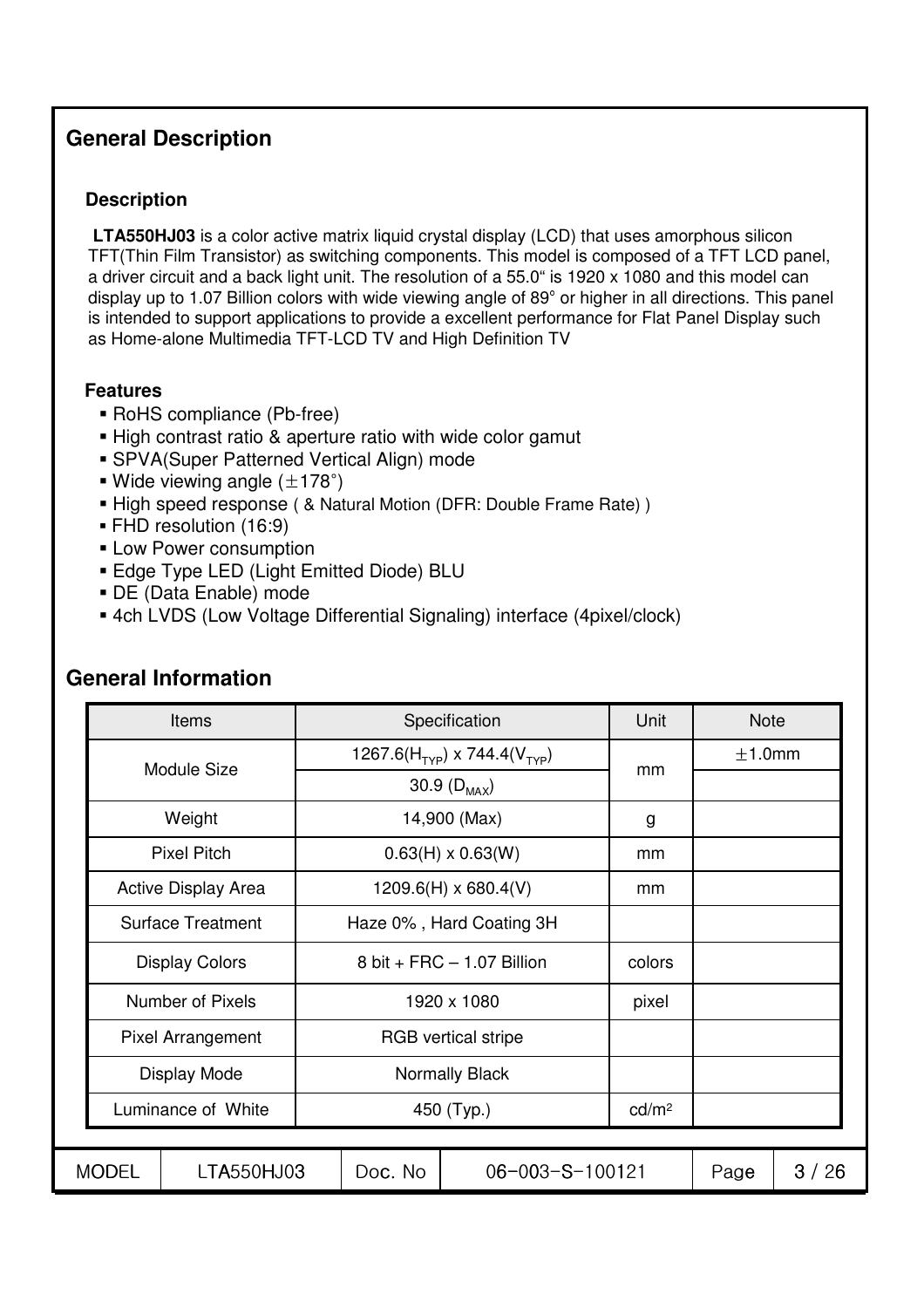## **1. Absolute Maximum Ratings**

If the condition exceeds maximum ratings, it can cause malfunction or unrecoverable damage to the device.

| Item                        | Symbol                 | Min.                     | Max. | Unit | <b>Note</b> |
|-----------------------------|------------------------|--------------------------|------|------|-------------|
| <b>Power Supply Voltage</b> | $V_{DD}$               | GND-0.5                  | 13.2 | ٧    | (1)         |
| <b>Dimming Control</b>      | Max. Lum               |                          | 5    | V    |             |
| Storage temperature         | <sup>l</sup> STG       | $-20$                    | 60   | °C   |             |
| Operating temperature       | l <sub>OPR</sub>       | 0                        | 50   | °C   | (2)         |
| Surface temperature         | ${\tt T}_\mathsf{SUB}$ | 0                        | 60   | ົໂ   | (3)         |
| Shock (non - operating)     | X, Y, Z                |                          | 30   | G    | (4)         |
| Vibration (non - operating) | $\rm V_{\rm NOP}$      | $\overline{\phantom{0}}$ | 1.5  | G    | (5)         |

Note (1) Ta=  $25 \pm 2$  °C

- (2) Temperature and relative humidity range are shown in the figure below. a. 90 % RH Max. (Ta  $\leq$  39 °C)
	- b. Relative Humidity is 90% or less. (Ta  $>$  39 °C)
	- c. No condensation
- (3) Although abnormal visual problems can be occurred in  $T_{\text{SUB}}$  range, the polarizer is not damaged in this range.
- (4) 11ms, sine wave, one time for  $\pm X$ ,  $\pm Y$ ,  $\pm Z$  axis
- (5) 10-300 Hz, Sweep rate 10min, 30min for X,Y,Z axis

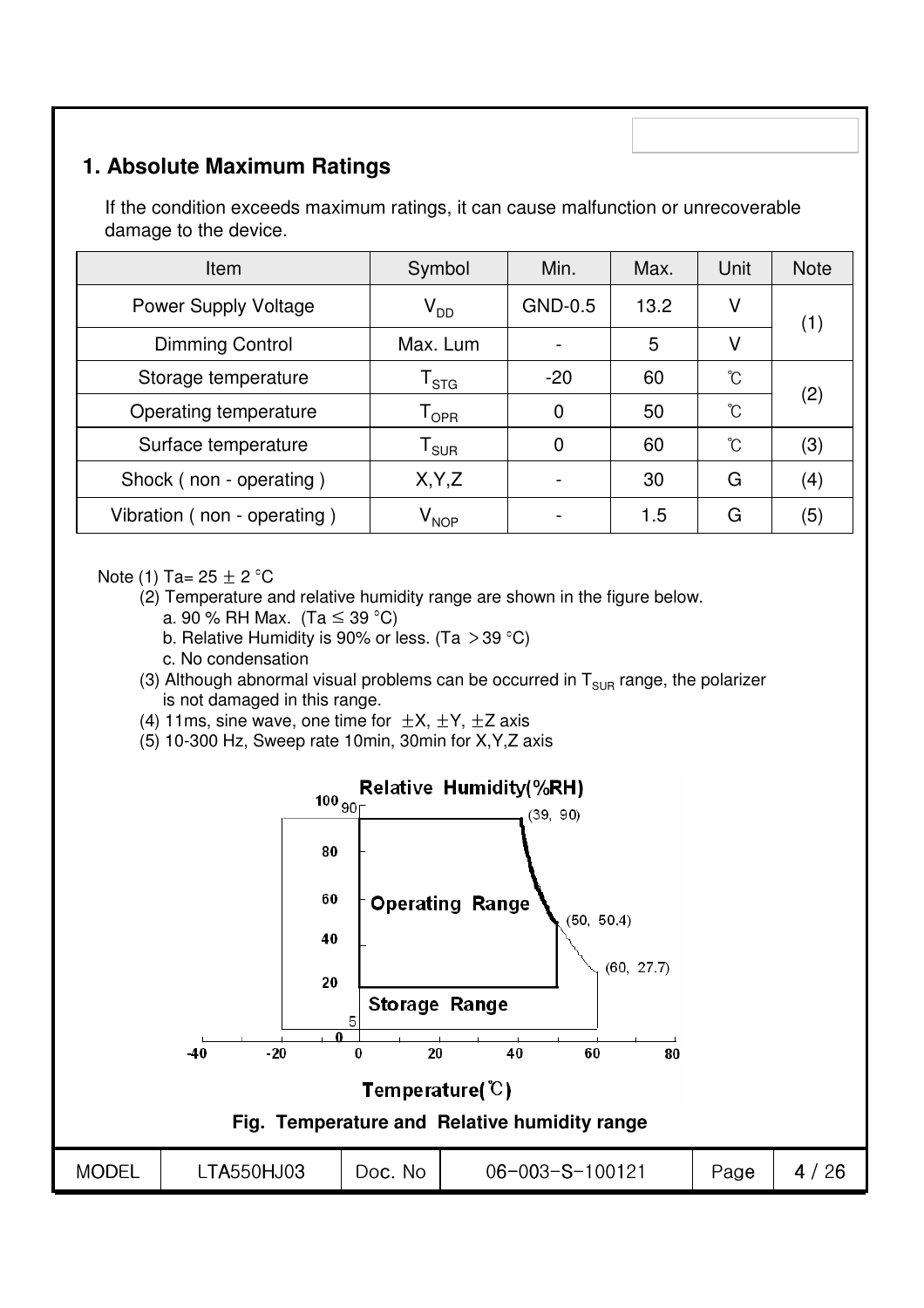## **2. Optical Characteristics**

The optical characteristics should be measured in a dark room or equivalent. Measuring equipment : TOPCON RD-80S, TOPCON SR-3, ELDIM EZ-Contrast

| Item                                                |             | Symbol                   | Condition               | Min.    | Typ.                     | Max.                     | Unit              | <b>Note</b>          |
|-----------------------------------------------------|-------------|--------------------------|-------------------------|---------|--------------------------|--------------------------|-------------------|----------------------|
| <b>Contrast Ratio</b><br>(Center of screen)         |             | C/R                      |                         | 4,000   | 5,000                    |                          |                   | (1)<br>SR-3          |
| Response<br>Time                                    | G-to-G      | Tg                       |                         |         | 6                        |                          | msec              | (3)<br><b>RD-80S</b> |
| Luminance of White<br>(Center of screen)            |             | $Y_L$                    |                         | 360     | 450                      | $\overline{\phantom{a}}$ | cd/m <sup>2</sup> | (4)<br>SR-3          |
|                                                     |             | <b>Rx</b>                | Normal                  |         | 0.617                    |                          |                   |                      |
| Color<br>Chromaticity<br>(CIE 1931)                 | Red         | Ry                       | $qL, R = 0$<br>$qU,D=0$ |         | 0.331                    |                          |                   | (5), (6)<br>SR-3     |
|                                                     |             | Gx                       |                         |         | 0.306                    |                          |                   |                      |
|                                                     | Green       | Gy                       | Viewing                 | TYP.    | 0.635                    | TYP.<br>$+0.03$          |                   |                      |
|                                                     | <b>Blue</b> | <b>Bx</b>                | Angle                   | $-0.03$ | 0.145                    |                          |                   |                      |
|                                                     |             | By                       |                         |         | 0.048                    |                          |                   |                      |
|                                                     | White       | Wx                       |                         |         | 0.280                    |                          |                   |                      |
|                                                     |             | Wy                       |                         |         | 0.290                    |                          |                   |                      |
| <b>Color Gamut</b>                                  |             | $\overline{\phantom{a}}$ |                         |         | 72                       |                          | $\%$              | (5)                  |
| <b>Color Temperature</b>                            |             | $\overline{\phantom{a}}$ |                         |         | 10,000                   | $\qquad \qquad -$        | K                 | SR-3                 |
|                                                     |             | $q_L$                    |                         | 75      | 89                       | $\overline{\phantom{a}}$ |                   |                      |
| Viewing                                             | Hor.        | $q_R$                    | $C/R \ge 10$            | 75      | 89                       |                          |                   | (6)                  |
| Angle                                               | Ver.        | $q_{U}$                  |                         | 75      | 89                       | $\blacksquare$           | Degree            | <b>EZ-Contrast</b>   |
|                                                     |             | $q_{D}$                  |                         | 75      | 89                       | $\blacksquare$           |                   |                      |
| <b>White Brightness</b><br>Uniformity<br>(9 Points) |             | $B_{\text{uni}}$         |                         |         | $\overline{\phantom{a}}$ | 25                       | $\%$              | (2)<br>SR-3          |

 $(Ta = 25 \pm 2^{\circ}C, VDD=12V,$  fv= 120Hz,  $f_{DCIK} = 297.0MHz$ , LED Current = 110mA)

#### - Test Equipment Setup

The measurement should be executed in a stable, windless and dark room between 40min and 60min after lighting the back light at the given temperature for stabilization of the back light. This should be measured in the center of screen.

Environment condition : Ta =  $25 \pm 2$  °C

| MODEL | <b>TA550HJ03</b> | No<br>DOC. | $06 - 003 - S - 100121$ | Page | റമ<br>LU |
|-------|------------------|------------|-------------------------|------|----------|
|-------|------------------|------------|-------------------------|------|----------|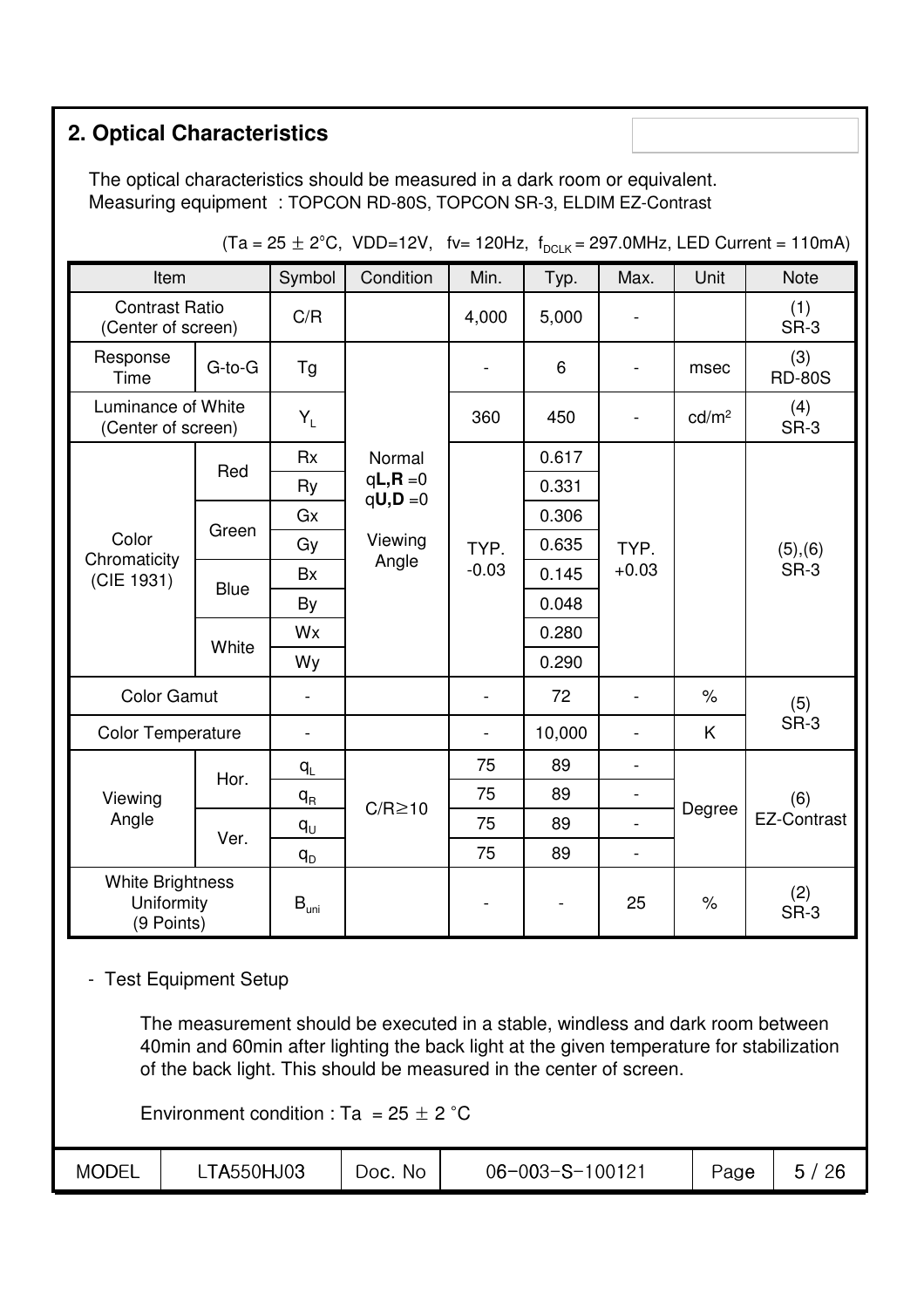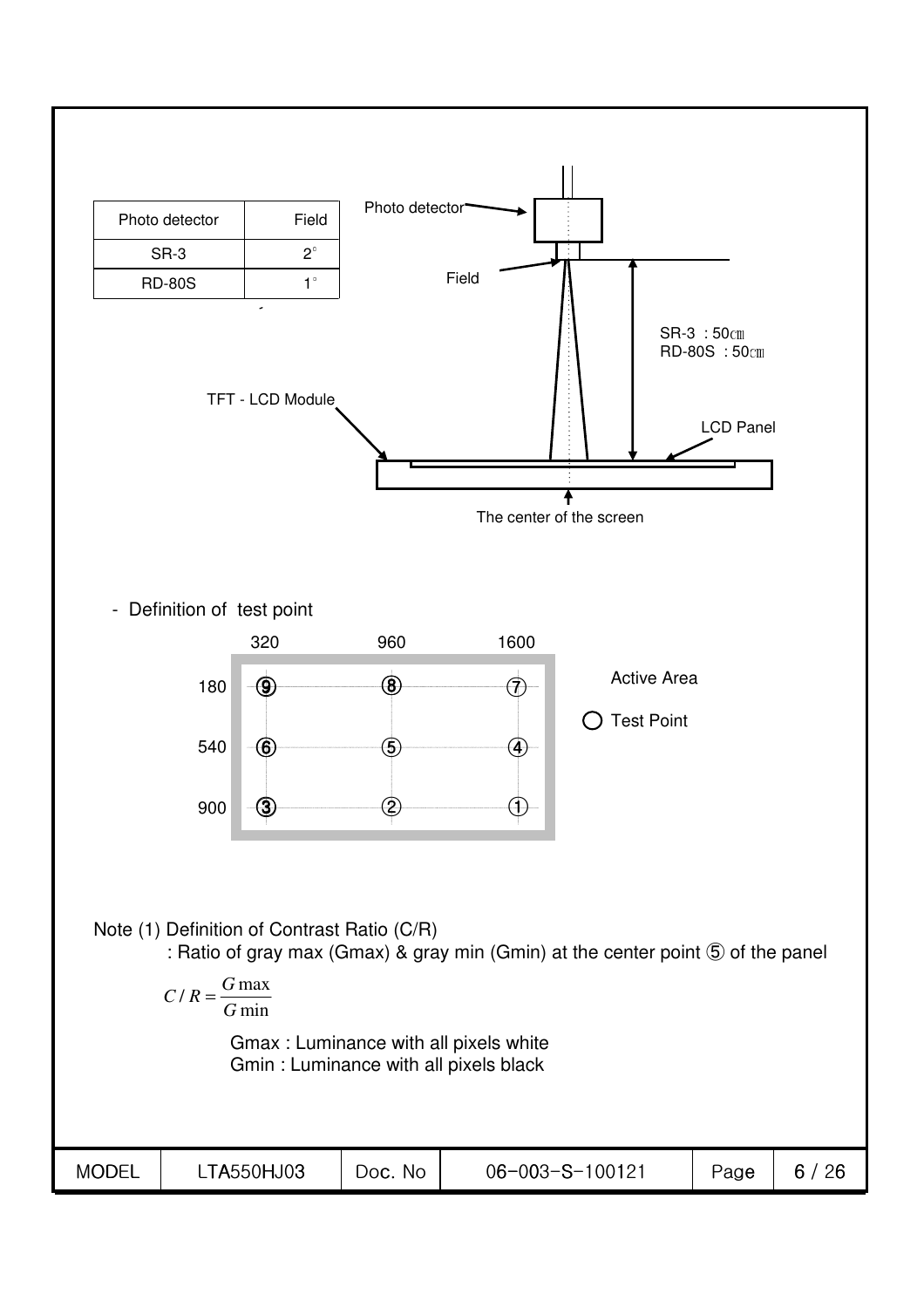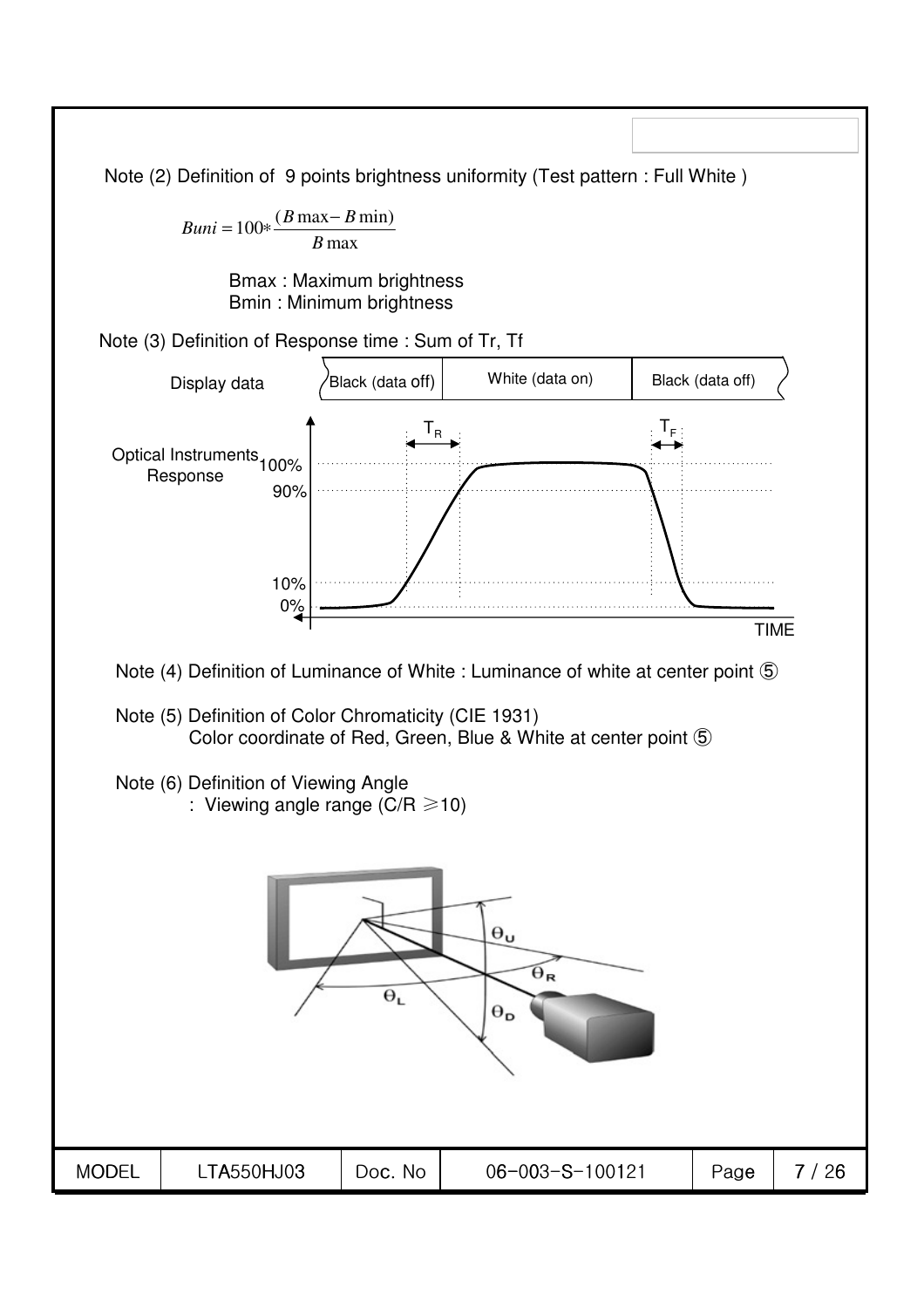## **3. Electrical Characteristics**

### 3.1 TFT LCD Module

The connector for display data & timing signal should be connected.

Ta =  $25^{\circ}$ C  $\pm$  2  $^{\circ}$ C

| Item                           |                  | Symbol          | Min.                     | Typ.  | Max.  | Unit       | <b>Note</b> |
|--------------------------------|------------------|-----------------|--------------------------|-------|-------|------------|-------------|
| <b>Voltage of Power Supply</b> |                  | $V_{DD}$        | 10.8                     | 12.0  | 13.2  | V          | (1)         |
| Current of                     | (a) Black        |                 | $\blacksquare$           | 640   |       | mA         |             |
| Power<br>Supply                | (b) White        | <sup>I</sup> DD | $\overline{a}$           | 630   |       | mA         | (2), (3)    |
|                                | (c) Sub V-stripe |                 | $\overline{\phantom{a}}$ | 1100  | 1400  | mA         |             |
| <b>Vsync Frequency</b>         |                  | $f_V$           | 95.0                     | 120.0 | 125.0 | Hz         |             |
| <b>Hsync Frequency</b>         |                  | $f_H$           | 120.0                    | 135.0 | 140.0 | kHz        |             |
| Main Frequency                 |                  | $I_{DCLK}$      | 260.0                    | 297.0 | 305.0 | <b>MHz</b> |             |
| <b>Rush Current</b>            |                  | <b>RUSH</b>     | $\overline{\phantom{0}}$ |       | 7     | A          | (4)         |

Note (1) The ripple voltage should be controlled under 10% of  $V_{\text{DD}}$ .

- (2)  $\text{fV} = 120 \text{Hz}$ ,  $\text{fDCLK} = 297.0 \text{MHz}$ ,  $V_{\text{DD}} = 12.0 \text{V}$ , DC Current.
- (3) Power dissipation check pattern (LCD Module only)

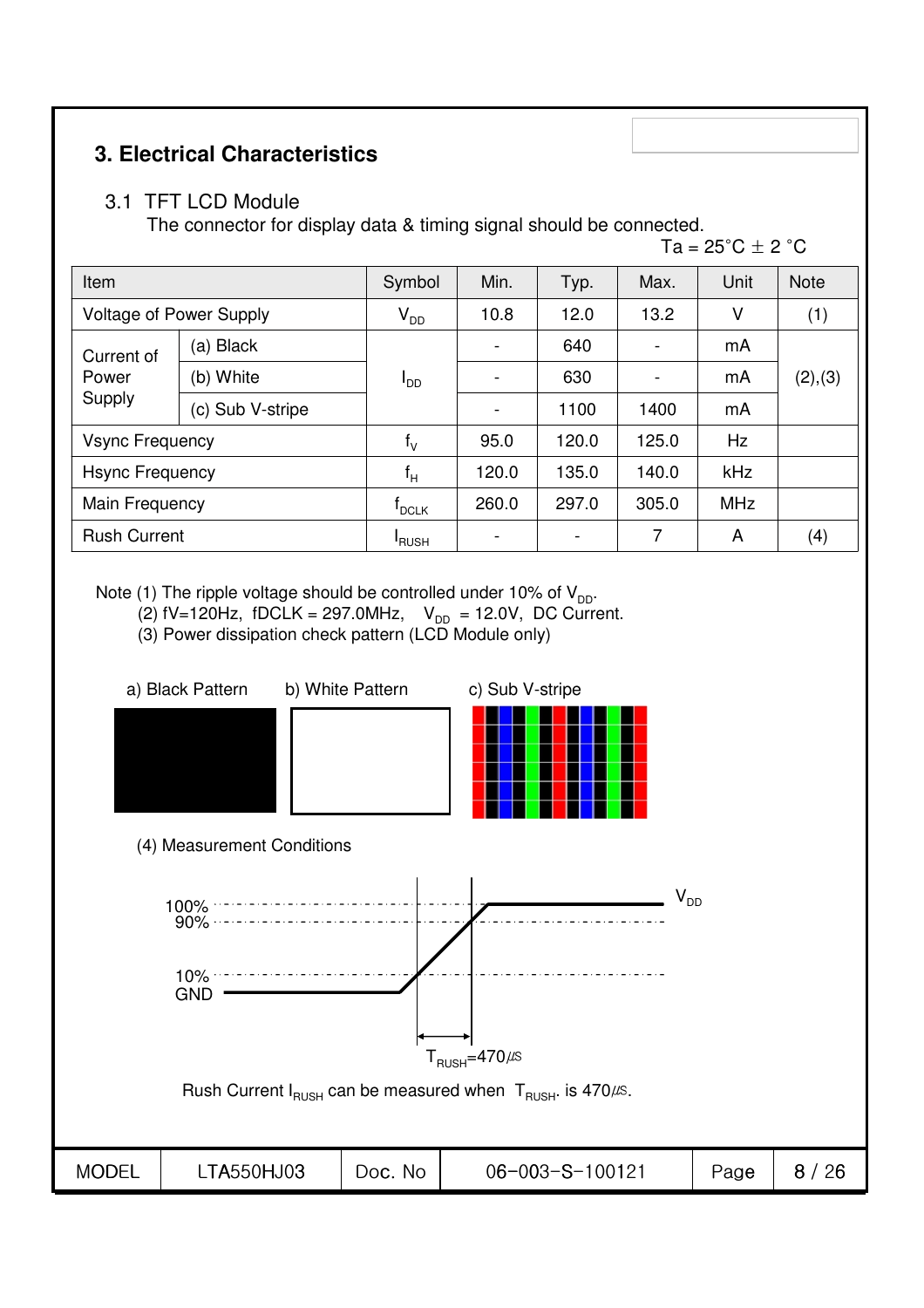## 3.2 Back Light Unit

The back light unit contains Edge type White LEDs (Light Emitting Diode)

Ta=25  $\pm$  2°C



| Item                       | Symbol | Min.                     | Tур.   | Max.   | Unit | <b>Note</b> |
|----------------------------|--------|--------------------------|--------|--------|------|-------------|
| <b>Operating Life Time</b> | Hr.    | $\overline{\phantom{0}}$ | 45,000 | $\sim$ | Hour |             |

Note (1) It is defined as the time to take until the brightness reduces to 50% of its original value.

[Operating condition : Ta = 25±2℃, For LED Package only. ]

(2) SSC LED Test Condition :110mA / 650hr / Tj = 70  $^{\circ}$ C

| <b>MODEL</b> | <b>TA550HJ03</b> | No<br>DOC. | 06-003-S-100121 | Page | 26 |
|--------------|------------------|------------|-----------------|------|----|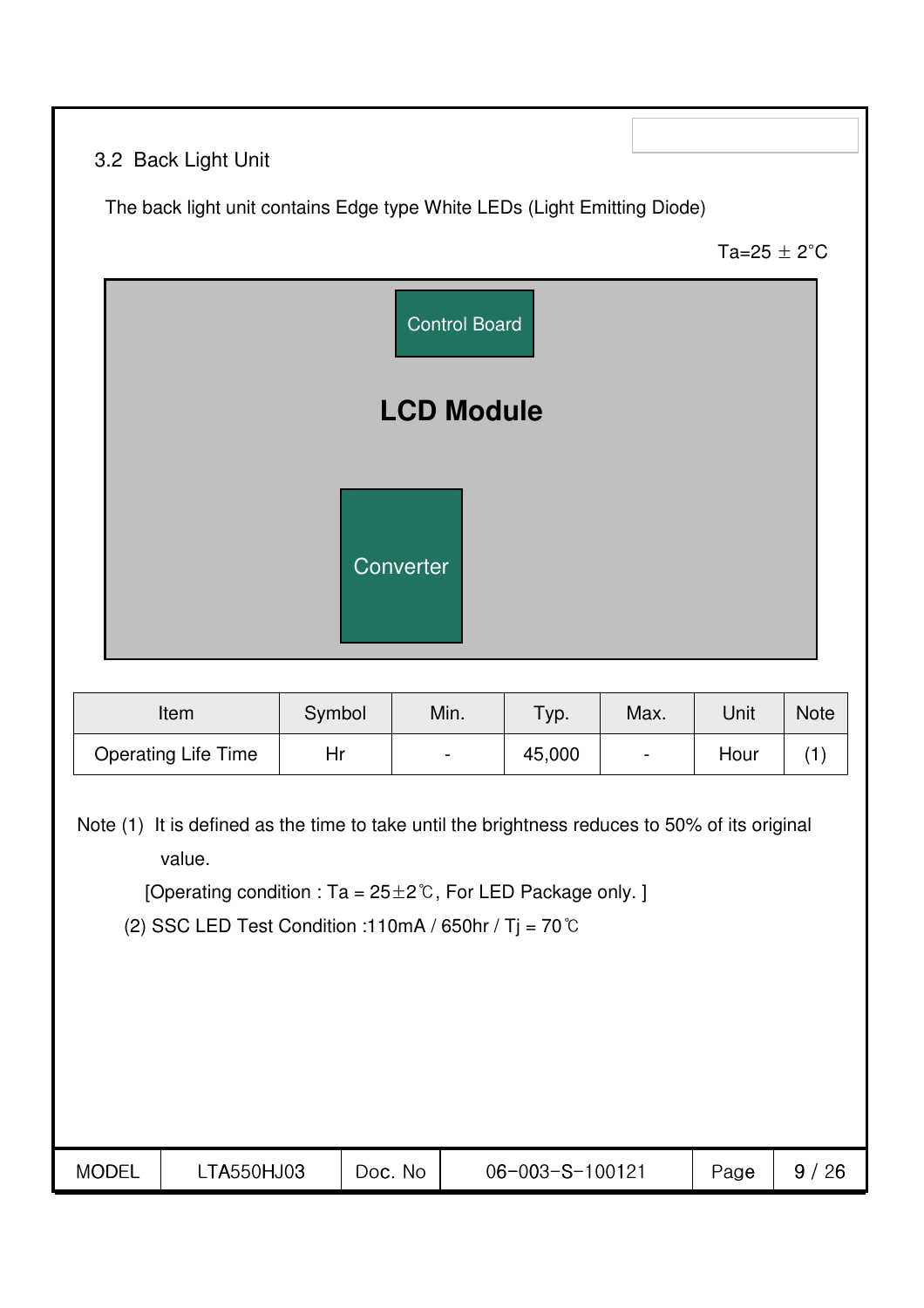| 3.3 Inverter Input Condition & Specification |                   |                   |                |                          |                |        |                          |  |
|----------------------------------------------|-------------------|-------------------|----------------|--------------------------|----------------|--------|--------------------------|--|
| <b>Items</b>                                 | Symbol            | <b>Conditions</b> |                | Specifications           |                | Unit   | <b>Note</b>              |  |
|                                              |                   |                   | Min.           | Typ.                     | Max.           |        |                          |  |
| Input<br>Voltage                             | Vin               |                   | 22             | 24                       | 26             | $\vee$ | Ta= $25 \pm 2$ °C<br>(3) |  |
| Input                                        | $I_{\text{OVER}}$ | $Vin=24.0V$       | $\blacksquare$ | 4.81                     | 5.49           | A      | (1)                      |  |
| Current                                      | $I_{\text{SAT}}$  | Vdim $=3.3V$      |                | 4.50                     | 4.72           |        |                          |  |
| <b>LED</b><br>Current                        | $I_{O,MAX}$       | Vdim $=3.3$ V     | 105            | 110                      | 115            | mArms  | (2)                      |  |
| <b>Backlight</b>                             | ON                | Vin= $24.0 V$     | 2.4            | L.                       | 5.25           | $\vee$ |                          |  |
| On/Off                                       | <b>OFF</b>        | Vin= $24.0V$      | $\mathbf 0$    | $\overline{\phantom{0}}$ | 0.8            |        | (3)                      |  |
| Dimming                                      |                   | Max Lum           | 3.3            | $\overline{\phantom{0}}$ |                |        |                          |  |
| Control                                      | $\rm V_{\rm DIM}$ | Min. Lum          | $\blacksquare$ | $\overline{\phantom{0}}$ | $\overline{0}$ | $\vee$ | (3)                      |  |
| <b>PWM</b>                                   |                   | Max               | 3.0            | $\overline{a}$           | 5.0            |        |                          |  |
| Voltage                                      | $V_{\rm PWM}$     | Min               | 0.0            | $\overline{a}$           | 0.4            | $\vee$ | (3)                      |  |
| <b>PWM</b><br>Frequency                      | $F_{\rm PWM}$     | Vin= $24.0 V$     | 95             | $\overline{\phantom{0}}$ | 185            | Hz     |                          |  |
| <b>PWM Duty</b>                              | Duty              | Vin= $24.0 V$     | $\mathbf 0$    | $\overline{\phantom{0}}$ | 100            | $\%$   | (4)                      |  |

Note) Power Consumption is measured when 450 [cd/m ] of luminance which is the typical luminance.

LED Current is measured at the point before LED.

(1) Max Value of the Power Consumption is measured during initial turn on time\* of the backlight

(2) Max Value of the Power Consumption is measured after 60 min warm-up.

(3) The ripple voltage should be controlled under 10% of Input Signal

(4) Duty =  $On/(On+Off) * 100$ 

\* Initial turn-on time : From 0sec to 60min after turn-on

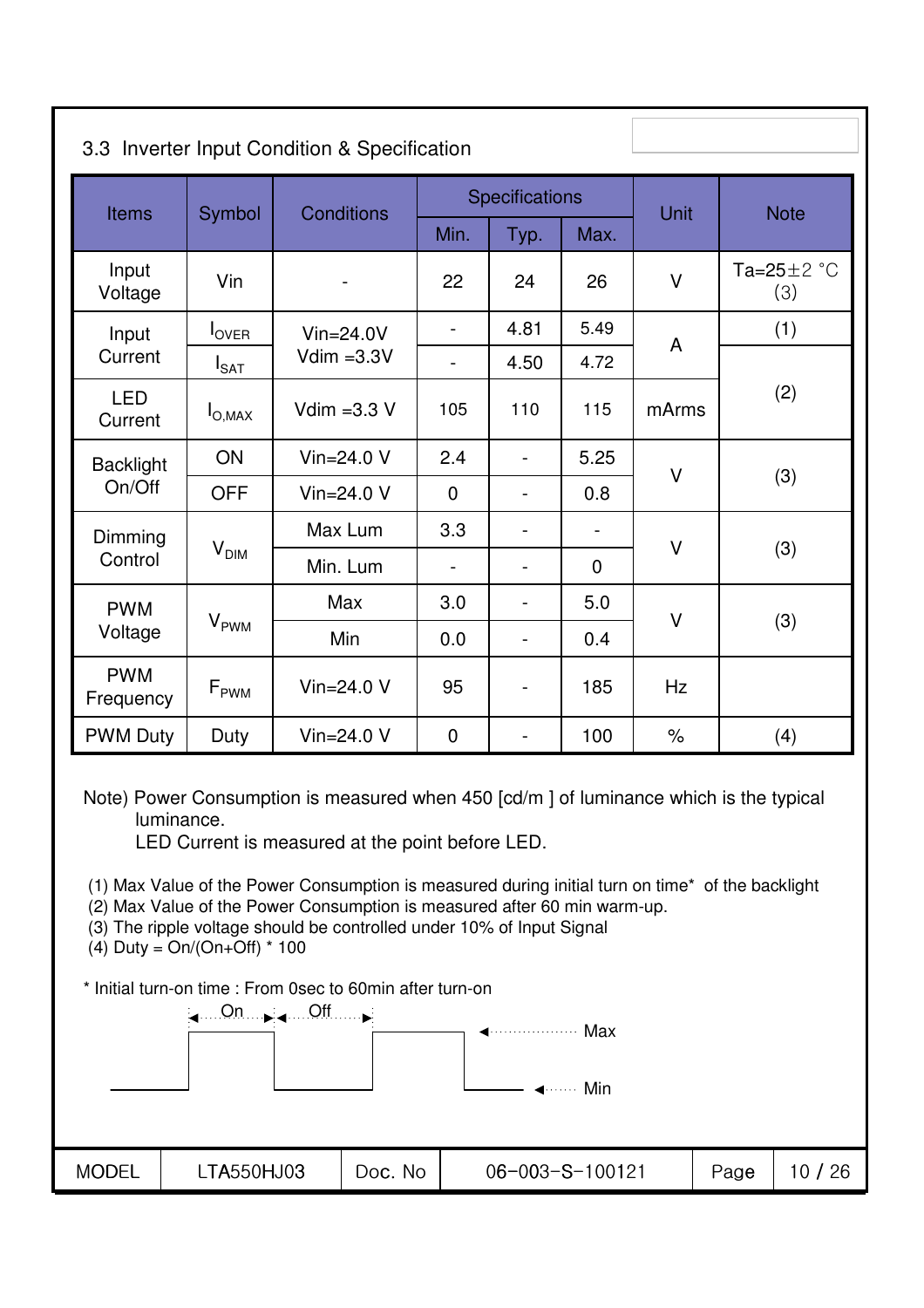## **4. Input Terminal Pin Assignment**

4.1.1 Input Signal & Power Connector : FI-RE41S-HF (JAE/UJU)

| Pin                     |                                                                          | <b>Description</b> |                | Pin | Symbol          |               | <b>Description</b> |       |
|-------------------------|--------------------------------------------------------------------------|--------------------|----------------|-----|-----------------|---------------|--------------------|-------|
| $\mathbf{1}$            |                                                                          | Vdd(12V)           |                | 21  |                 |               | Rx1[3]P            |       |
| $\overline{2}$          |                                                                          | Vdd(12V)           |                | 22  |                 |               | Rx1[4]N            |       |
| $\mathbf{3}$            |                                                                          | Vdd(12V)           |                | 23  |                 |               | Rx1[4]P            |       |
| $\overline{\mathbf{4}}$ |                                                                          | Vdd(12V)           |                | 24  |                 |               | <b>GND</b>         |       |
| $5\phantom{1}$          |                                                                          | Vdd(12V)           |                | 25  |                 |               | Rx3[0]N            |       |
| $\boldsymbol{6}$        |                                                                          | No Connection      |                | 26  |                 |               | Rx3[0]P            |       |
| $\overline{7}$          |                                                                          | <b>GND</b>         |                | 27  |                 |               | Rx3[1]N            |       |
| 8                       |                                                                          | <b>GND</b>         |                | 28  |                 |               | Rx3[1]P            |       |
| $\boldsymbol{9}$        |                                                                          | <b>GND</b>         |                | 29  | ODD LVDS        |               | Rx3[2]N            |       |
| 10                      |                                                                          |                    | Rx1[0]N        | 30  | <b>SIGNAL</b>   |               | Rx3[2]P            |       |
| 11                      |                                                                          |                    | Rx1[0]P        | 31  |                 |               | GND                |       |
| 12                      |                                                                          |                    | Rx1[1]N        | 32  |                 | Rx3CLK-       |                    |       |
| 13                      |                                                                          |                    | <b>Rx1[1]P</b> | 33  |                 | Rx3CLK+       |                    |       |
| 14                      |                                                                          |                    | Rx1[2]N        | 34  |                 |               | <b>GND</b>         |       |
| 15                      | <b>ODD LVDS</b><br><b>SIGNAL</b>                                         |                    | <b>Rx1[2]P</b> | 35  |                 |               | Rx3[3]N            |       |
| 16                      |                                                                          |                    | GND            | 36  |                 |               | Rx3[3]P            |       |
| 17                      |                                                                          |                    | Rx1CLK-        | 37  |                 |               | Rx3[4]N            |       |
| 18                      |                                                                          |                    | Rx1CLK+        | 38  |                 |               | Rx3[4]P            |       |
| 19                      |                                                                          |                    | <b>GND</b>     | 39  |                 | <b>GND</b>    |                    |       |
| 20                      |                                                                          |                    | Rx1[3]N        | 40  |                 | No Connection |                    |       |
|                         |                                                                          |                    |                | 41  |                 | No Connection |                    |       |
|                         | Note) No Connection: This PINS are only used for SAMSUNG internal using. |                    |                |     |                 |               |                    |       |
| <b>MODEL</b>            |                                                                          | LTA550HJ03         | Doc. No        |     | 06-003-S-100121 |               | Page               | 11/26 |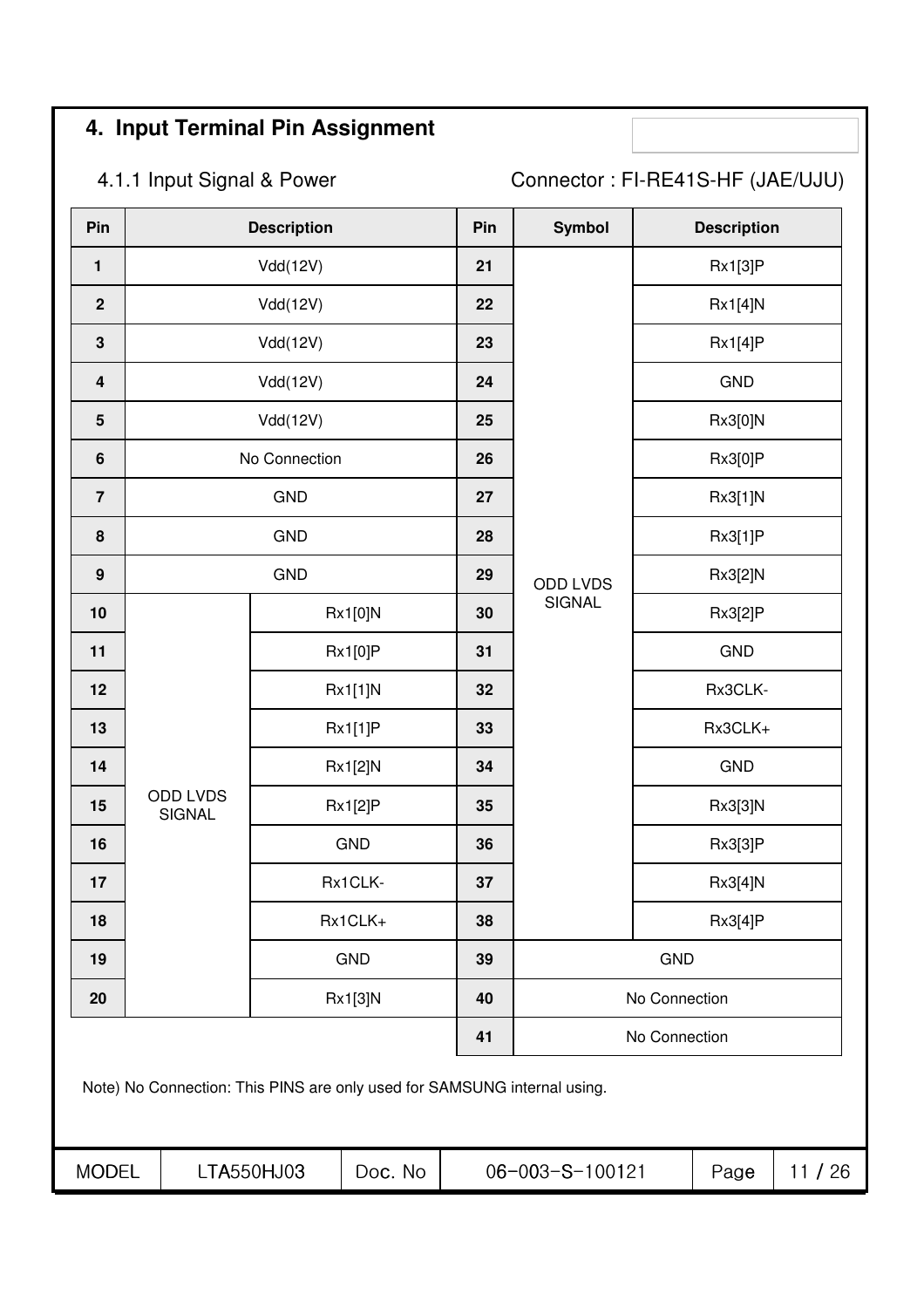4.1.2 Input Signal & Power Connector : FI-RE51S-HF (JAE/UJU)

| Pin                     |                            | <b>Description</b>                                                       |         | Pin |                              | <b>Description</b>    |                |       |  |
|-------------------------|----------------------------|--------------------------------------------------------------------------|---------|-----|------------------------------|-----------------------|----------------|-------|--|
| 1                       |                            | Vdd(12V)                                                                 |         | 26  |                              |                       | <b>Rx4[0]P</b> |       |  |
| $\mathbf 2$             |                            | Vdd(12V)                                                                 |         | 27  |                              |                       | Rx4[1]N        |       |  |
| $\mathbf{3}$            |                            | Vdd(12V)                                                                 |         | 28  |                              | <b>Rx4[1]P</b>        |                |       |  |
| $\overline{\mathbf{4}}$ |                            | Vdd(12V)                                                                 |         | 29  |                              |                       | Rx4[2]N        |       |  |
| $5\phantom{1}$          |                            | Vdd(12V)                                                                 |         | 30  |                              |                       | <b>Rx4[2]P</b> |       |  |
| $\boldsymbol{6}$        |                            | No Connection                                                            |         | 31  | <b>EVEN</b>                  |                       | <b>GND</b>     |       |  |
| $\overline{7}$          |                            | <b>GND</b>                                                               |         | 32  | <b>LVDS</b><br><b>SIGNAL</b> |                       | Rx4CLK-        |       |  |
| 8                       |                            | <b>GND</b>                                                               |         | 33  |                              |                       | Rx4CLK+        |       |  |
| $\boldsymbol{9}$        |                            | <b>GND</b>                                                               |         | 34  | <b>GND</b>                   |                       |                |       |  |
| 10                      |                            | Rx2[0]N                                                                  |         | 35  |                              |                       | Rx4[3]N        |       |  |
| 11                      |                            | Rx2[0]P                                                                  |         | 36  |                              |                       | Rx4[3]P        |       |  |
| 12                      |                            | Rx2[1]N                                                                  |         | 37  |                              |                       | Rx4[4]N        |       |  |
| 13                      |                            | Rx2[1]P                                                                  |         | 38  |                              |                       | <b>Rx4[4]P</b> |       |  |
| 14                      |                            | Rx2[2]N                                                                  |         | 39  |                              | <b>GND</b>            |                |       |  |
| 15                      |                            | <b>Rx2[2]P</b>                                                           |         | 40  |                              | No Connection         |                |       |  |
| 16                      |                            | <b>GND</b>                                                               |         | 41  |                              | No Connection         |                |       |  |
| 17                      | <b>EVEN</b><br><b>LVDS</b> | Rx2CLK-                                                                  |         | 42  |                              | No Connection         |                |       |  |
| 18                      | <b>SIGNAL</b>              | Rx2CLK+                                                                  |         | 43  |                              | No Connection         |                |       |  |
| 19                      |                            | <b>GND</b>                                                               |         | 44  |                              | No Connection         |                |       |  |
| 20                      |                            | Rx2[3]N                                                                  |         | 45  |                              | LVDS Option * Note(1) |                |       |  |
| 21                      |                            | Rx2[3]P                                                                  |         | 46  |                              | No Connection         |                |       |  |
| 22                      |                            | Rx2[4]N                                                                  |         | 47  |                              | No Connection         |                |       |  |
| 23                      |                            | Rx2[4]P                                                                  |         | 48  |                              | No Connection         |                |       |  |
| 24                      |                            | <b>GND</b>                                                               |         | 49  |                              | No Connection         |                |       |  |
| 25                      |                            | Rx4[0]N                                                                  |         | 50  |                              | No Connection         |                |       |  |
|                         |                            |                                                                          |         | 51  |                              | No Connection         |                |       |  |
|                         |                            | NOTE) No connection : This Pins are only used for SAMSUNG internal using |         |     |                              |                       |                |       |  |
| <b>MODEL</b>            |                            | LTA550HJ03                                                               | Doc. No |     | 06-003-S-100121              |                       | Page           | 12/26 |  |
|                         |                            |                                                                          |         |     |                              |                       |                |       |  |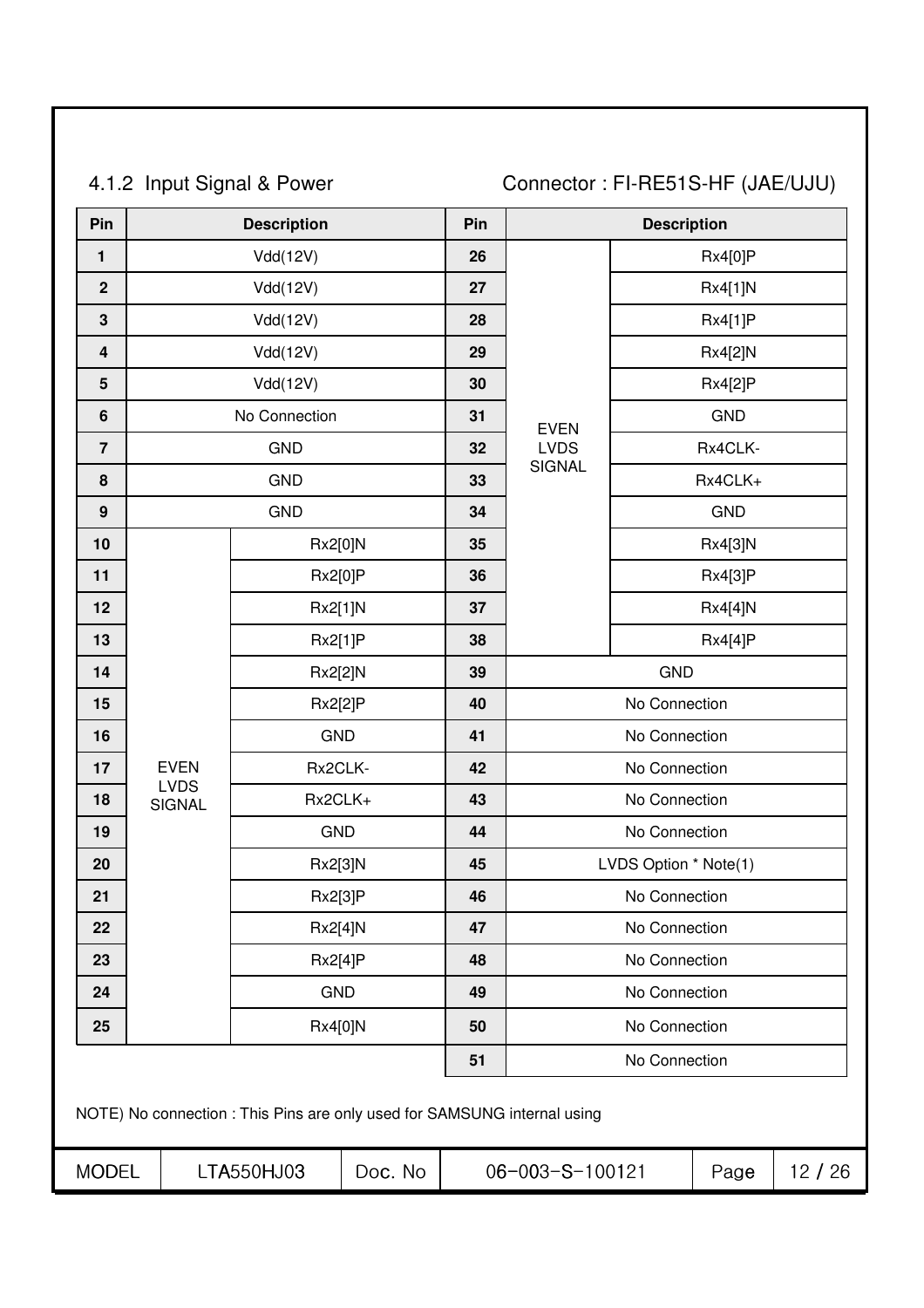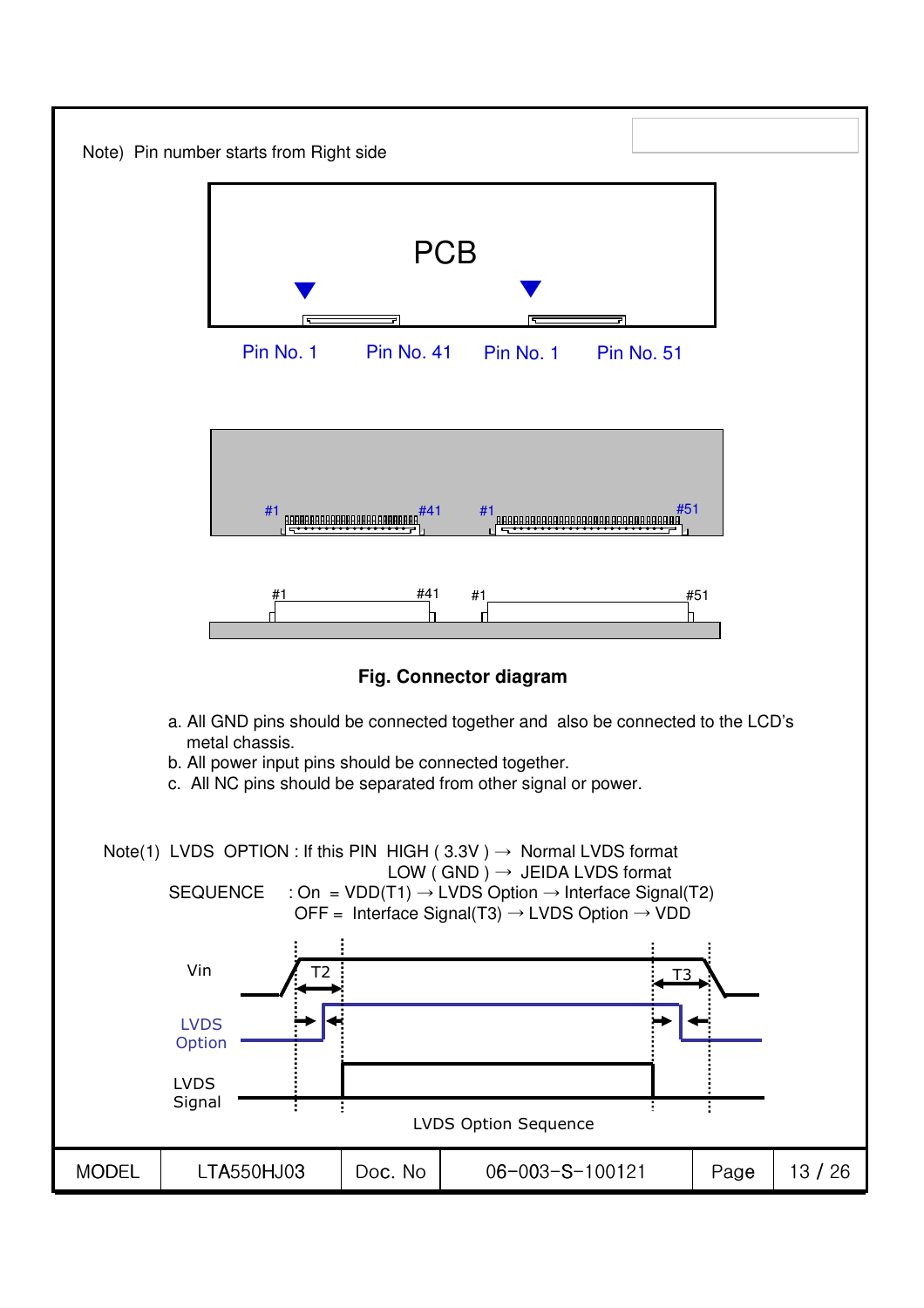### 4.2. Inverter Input Pin Configuration

Connector : Yeon-Ho, 20022WR-14B1

|                | <b>Pin Configuration(FUNCTION)</b>                    |
|----------------|-------------------------------------------------------|
| Pin No.        | Master                                                |
| 1              | 24 V                                                  |
| $\overline{2}$ | 24 V                                                  |
| 3              | 24 V                                                  |
| 4              | 24 V                                                  |
| $\sqrt{5}$     | 24 V                                                  |
| 6              | <b>GND</b>                                            |
| $\overline{7}$ | <b>GND</b>                                            |
| 8              | <b>GND</b>                                            |
| 9              | <b>GND</b>                                            |
| 10             | <b>GND</b>                                            |
| 11             | Error Out                                             |
| 12             | Backlight On / Off [ON: 2.4 - 5.25 V, OFF: 0 - 0.8 V] |
| 13             | Dimming Control [0V:Min, 3.3V:Max] *Note(1)           |
| 14             | External PWM [20~100%] *Note(1)                       |

#### Note(1) If use Dimming Control, Pin 14 Must be N.C If use External PWM, Pin 13 Must be N.C

4.3. Inverter Input Power Sequence

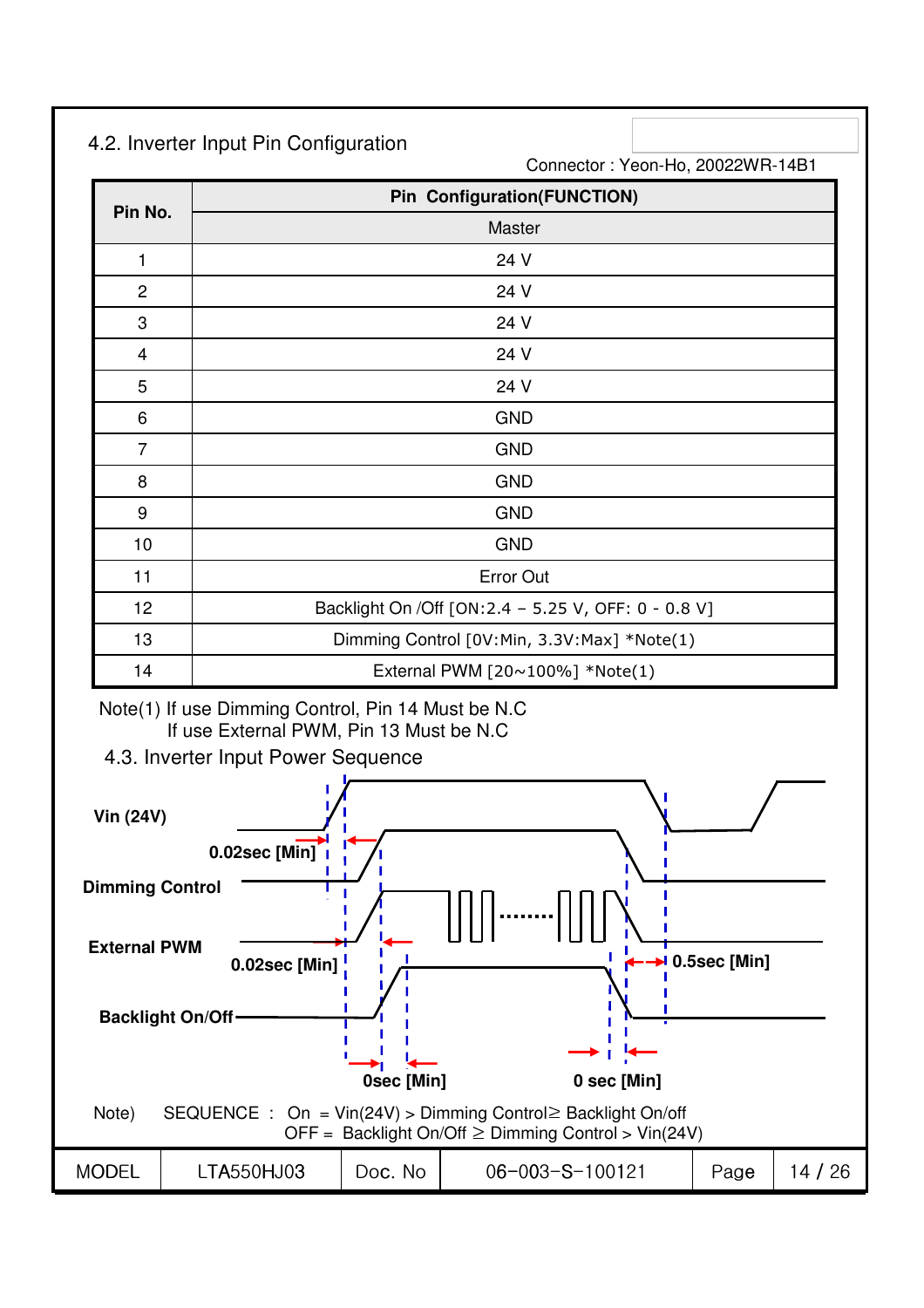| 4.4 LVDS Interface | - LVDS Receiver: Tcon (merged) |         |                     |                 |       |
|--------------------|--------------------------------|---------|---------------------|-----------------|-------|
|                    | - Data Format (JEIDA & Normal) |         |                     |                 |       |
|                    | LVDS pin                       |         | <b>JEIDA - DATA</b> | Normal -DATA    |       |
|                    | TxIN/RxOUT0                    |         | R <sub>4</sub>      | R <sub>0</sub>  |       |
|                    | TxIN/RxOUT1                    |         | R <sub>5</sub>      | R1              |       |
|                    | TxIN/RxOUT2                    |         | R <sub>6</sub>      | R <sub>2</sub>  |       |
| TxOUT/RxIN0        | TxIN/RxOUT3                    |         | R <sub>7</sub>      | R <sub>3</sub>  |       |
|                    | TxIN/RxOUT4                    |         | R <sub>8</sub>      | R <sub>4</sub>  |       |
|                    | TxIN/RxOUT6                    |         | R <sub>9</sub>      | R <sub>5</sub>  |       |
|                    | TxIN/RxOUT7                    |         | G <sub>4</sub>      | G <sub>0</sub>  |       |
|                    | TxIN/RxOUT8                    |         | G <sub>5</sub>      | G <sub>1</sub>  |       |
|                    | TxIN/RxOUT9                    |         | G <sub>6</sub>      | G <sub>2</sub>  |       |
|                    | TxIN/RxOUT12                   |         | G7                  | G <sub>3</sub>  |       |
| TxOUT/RxIN1        | TxIN/RxOUT13                   |         | G <sub>8</sub>      | G <sub>4</sub>  |       |
|                    | TxIN/RxOUT14                   |         | G <sub>9</sub>      | G <sub>5</sub>  |       |
|                    | TxIN/RxOUT15                   |         | <b>B4</b>           | B <sub>0</sub>  |       |
|                    | TxIN/RxOUT18                   |         | <b>B5</b>           | <b>B1</b>       |       |
|                    | TxIN/RxOUT19                   |         | <b>B6</b>           | <b>B2</b>       |       |
|                    | TxIN/RxOUT20                   |         | <b>B7</b>           | B <sub>3</sub>  |       |
|                    | TxIN/RxOUT21                   |         | B <sub>8</sub>      | <b>B4</b>       |       |
| TxOUT/RxIN2        | TxIN/RxOUT22                   |         | B <sub>9</sub>      | <b>B5</b>       |       |
|                    | TxIN/RxOUT24                   |         | <b>HSYNC</b>        | <b>HSYNC</b>    |       |
|                    | TxIN/RxOUT25                   |         | <b>VSYNC</b>        | <b>VSYNC</b>    |       |
|                    | TxIN/RxOUT26                   |         | <b>DEN</b>          | <b>DEN</b>      |       |
|                    | TxIN/RxOUT27                   |         | R <sub>2</sub>      | R <sub>6</sub>  |       |
|                    | TxIN/RxOUT5                    |         | R <sub>3</sub>      | R7              |       |
|                    | TxIN/RxOUT10                   |         | G <sub>2</sub>      | G <sub>6</sub>  |       |
| TxOUT/RxIN3        | TxIN/RxOUT11                   |         | G <sub>3</sub>      | G7              |       |
|                    | TxIN/RxOUT16                   |         | <b>B2</b>           | <b>B6</b>       |       |
|                    | TxIN/RxOUT17                   |         | B <sub>3</sub>      | <b>B7</b>       |       |
|                    | TxIN/RxOUT23                   |         | <b>RESERVED</b>     | <b>RESERVED</b> |       |
|                    | TxIN/RxOUT28                   |         | R <sub>0</sub>      | R <sub>8</sub>  |       |
|                    | TxIN/RxOUT29                   |         | R <sub>1</sub>      | R <sub>9</sub>  |       |
|                    | TxIN/RxOUT30                   |         | G <sub>0</sub>      | G <sub>8</sub>  |       |
| TxOUT/RxIN4        | TxIN/RxOUT31                   |         | G <sub>1</sub>      | G <sub>9</sub>  |       |
|                    | TxIN/RxOUT32                   |         | B <sub>0</sub>      | B <sub>8</sub>  |       |
|                    | TxIN/RxOUT33                   |         | <b>B1</b>           | B <sub>9</sub>  |       |
|                    | TxIN/RxOUT34                   |         | <b>RESERVED</b>     | <b>RESERVED</b> |       |
| <b>MODEL</b>       | LTA550HJ03                     | Doc. No | 06-003-S-100121     | Page            | 15/26 |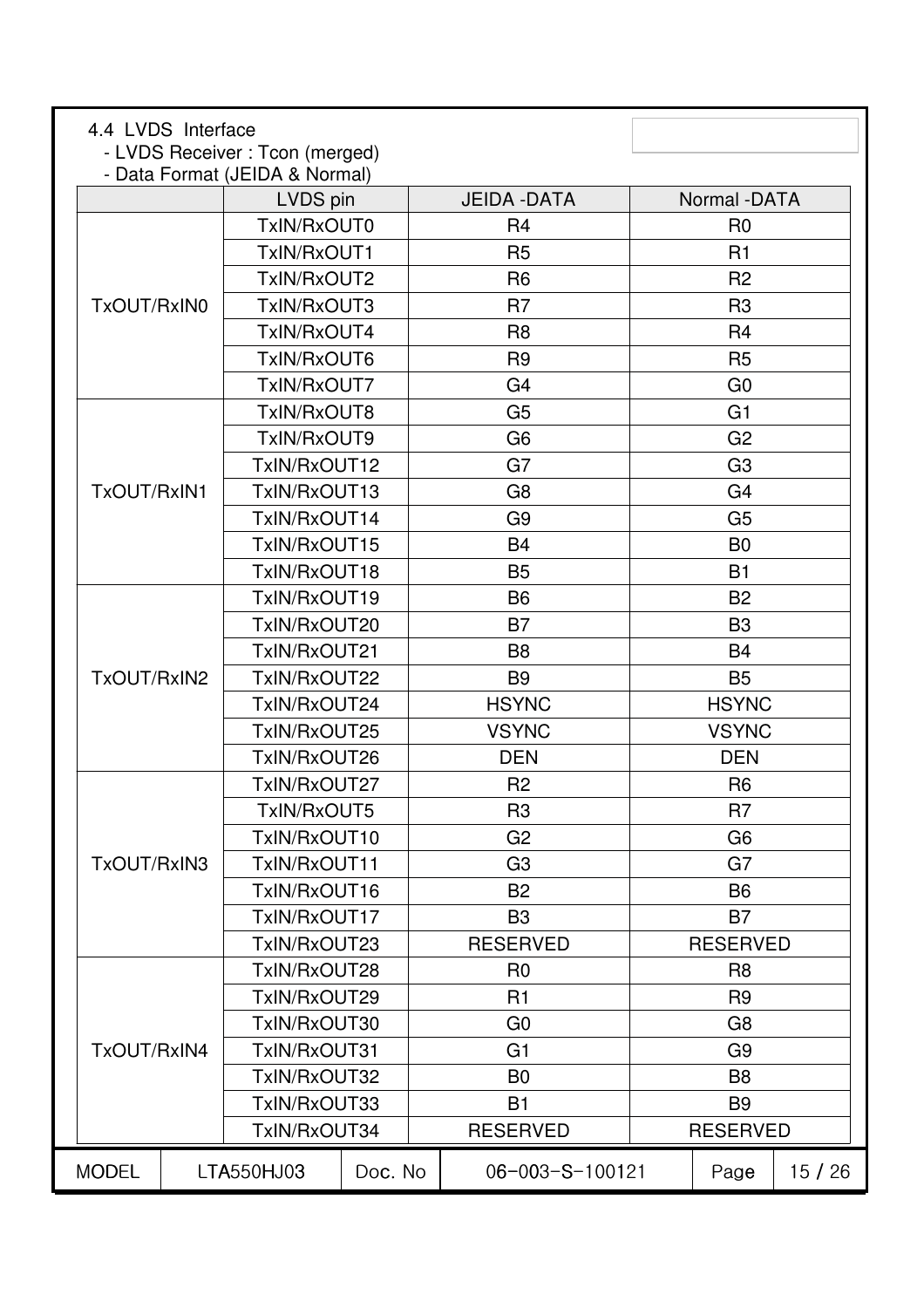|                             |                                                                                                                                                                  |                             |                                   |                                     |                                     |                           |                |                |              |                               |                               |                      |                                   |                             |                               | <b>DATA SIGNAL</b>                |                             |                |                |                                     |                                     |                                     |                                      |                                      |                                   |                               |                      |                   |                |                                     |                                   | <b>GRAY</b>              |
|-----------------------------|------------------------------------------------------------------------------------------------------------------------------------------------------------------|-----------------------------|-----------------------------------|-------------------------------------|-------------------------------------|---------------------------|----------------|----------------|--------------|-------------------------------|-------------------------------|----------------------|-----------------------------------|-----------------------------|-------------------------------|-----------------------------------|-----------------------------|----------------|----------------|-------------------------------------|-------------------------------------|-------------------------------------|--------------------------------------|--------------------------------------|-----------------------------------|-------------------------------|----------------------|-------------------|----------------|-------------------------------------|-----------------------------------|--------------------------|
| <b>COLOR</b>                | <b>DISPLAY</b><br>(8bit)                                                                                                                                         |                             |                                   |                                     |                                     |                           | <b>RED</b>     |                |              |                               |                               |                      |                                   |                             |                               | <b>GREEN</b>                      |                             |                |                |                                     |                                     |                                     |                                      |                                      |                                   |                               | <b>BLUE</b>          |                   |                |                                     |                                   | <b>SCALE</b><br>LEVEL    |
|                             |                                                                                                                                                                  | R <sub>0</sub>              | <b>R1</b>                         | R <sub>2</sub>                      | R <sub>3</sub>                      | R <sub>4</sub>            | R <sub>5</sub> | R <sub>6</sub> | <b>R7</b>    | R <sub>8</sub>                | <b>R9</b>                     | G <sub>0</sub>       | G <sub>1</sub>                    | G <sub>2</sub>              | G <sub>3</sub>                | G4                                | G <sub>5</sub>              | G <sub>6</sub> | G7             | G <sub>8</sub>                      | G <sub>9</sub>                      | B <sub>0</sub>                      | <b>B1</b>                            | <b>B2</b>                            | <b>B3</b>                         | <b>B4</b>                     | <b>B5</b>            | <b>B6</b>         | <b>B7</b>      | B <sub>8</sub>                      | B <sub>9</sub>                    |                          |
|                             | <b>BLACK</b>                                                                                                                                                     | $\mathbf 0$                 | $\mathbf 0$                       | 0                                   | 0                                   | 0                         | $\mathbf 0$    | 0              | 0            | $\mathbf 0$                   | $\mathbf 0$                   | 0                    | 0                                 | 0                           | 0                             | $\mathbf 0$                       | $\pmb{0}$                   | 0              | $\mathbf 0$    | $\mathbf 0$                         | 0                                   | 0                                   | 0                                    | $\mathbf 0$                          | 0                                 | 0                             | $\mathbf 0$          | $\pmb{0}$         | 0              | $\mathbf 0$                         | $\mathbf 0$                       | $\overline{\phantom{a}}$ |
|                             | <b>BLUE</b>                                                                                                                                                      | 0                           | $\mathbf 0$                       | 0                                   | 0                                   | 0                         | 0              | 0              | 0            | 0                             | 0                             | 0                    | 0                                 | 0                           | $\mathbf 0$                   | $\mathbf 0$                       | 0                           | 0              | 0              | 0                                   | 0                                   | 1                                   | 1                                    | $\mathbf{1}$                         | 1                                 | 1                             | 1                    | 1                 | 1              | $\mathbf{1}$                        | $\mathbf{1}$                      | $\ddot{\phantom{1}}$     |
|                             | <b>GREEN</b>                                                                                                                                                     | 0                           | $\mathbf 0$                       | 0                                   | 0                                   | 0                         | 0              | 0              | 0            | 0                             | 0                             | 1                    | 1                                 | 1                           | 1                             | $\mathbf{1}$                      | $\mathbf{1}$                | 1              | 1              | 1                                   | 1                                   | 0                                   | 0                                    | $\mathbf 0$                          | 0                                 | 0                             | 0                    | 0                 | 0              | $\mathbf 0$                         | $\mathbf 0$                       | ٠                        |
| <b>BASIC</b><br>COLOR       | <b>CYAN</b>                                                                                                                                                      | 0                           | $\mathbf 0$                       | 0                                   | 0                                   | 0                         | 0              | 0              | 0            | $\mathbf 0$                   | $\mathbf 0$                   | 1                    | 1                                 | 1                           | 1                             | $\mathbf{1}$                      | $\mathbf{1}$                | 1              | 1              | $\mathbf{1}$                        | 1                                   | 1                                   | $\mathbf{1}$                         | $\mathbf{1}$                         | 1                                 | 1                             | $\mathbf{1}$         | $\mathbf{1}$      | 1              | $\mathbf{1}$                        | $\overline{1}$                    | $\sim$                   |
|                             | <b>RED</b>                                                                                                                                                       | $\mathbf{1}$                | $\mathbf{1}$                      | 1                                   | 1                                   | 1                         | 1              | 1              | 1            | 1                             | $\mathbf{1}$                  | 0                    | 0                                 | 0                           | $\mathbf 0$                   | $\mathbf 0$                       | 0                           | 0              | 0              | 0                                   | 0                                   | 0                                   | 0                                    | 0                                    | 0                                 | 0                             | 0                    | 0                 | 0              | $\mathbf 0$                         | $\mathbf 0$                       | $\ddot{\phantom{1}}$     |
|                             | <b>MAGENTA</b>                                                                                                                                                   | $\mathbf{1}$                | $\mathbf{1}$                      | 1                                   | $\mathbf{1}$                        | $\mathbf{1}$              | 1              | 1              | $\mathbf{1}$ | 1                             | 1                             | $\mathbf 0$          | $\mathbf 0$                       | $\mathbf 0$                 | 0                             | $\mathbf 0$                       | 0                           | 0              | 0              | $\mathbf 0$                         | $\mathbf 0$                         | 1                                   | 1                                    | $\mathbf{1}$                         | 1                                 | 1                             | 1                    | 1                 | 1              | $\mathbf{1}$                        | $\mathbf{1}$                      | ÷,                       |
|                             | <b>YELLOW</b>                                                                                                                                                    | $\mathbf{1}$                | $\mathbf{1}$                      | $\mathbf{1}$                        | $\mathbf{1}$                        | $\mathbf{1}$              | 1              | $\mathbf{1}$   | 1            | 1                             | $\mathbf{1}$                  | $\mathbf{1}$         | $\mathbf{1}$                      | 1                           | $\mathbf{1}$                  | $\mathbf{1}$                      | $\mathbf{1}$                | 1              | 1              | 1                                   | 1                                   | 0                                   | 0                                    | $\mathbf 0$                          | 0                                 | 0                             | $\mathbf 0$          | 0                 | 0              | $\mathbf 0$                         | $\mathbf 0$                       | ٠                        |
|                             | <b>WHITE</b><br><b>BLACK</b>                                                                                                                                     | $\mathbf{1}$<br>$\mathbf 0$ | $\mathbf{1}$<br>0                 | $\mathbf{1}$<br>0                   | 1<br>0                              | 1<br>$\mathbf 0$          | 1<br>0         | 1<br>0         | 1<br>0       | $\mathbf{1}$<br>0             | $\mathbf{1}$<br>$\mathbf 0$   | 1<br>$\mathbf 0$     | 1<br>0                            | 1<br>$\mathbf 0$            | 1<br>$\mathbf 0$              | $\mathbf{1}$<br>$\mathbf 0$       | 1<br>0                      | 1<br>0         | 1<br>0         | 1<br>$\mathbf 0$                    | 1<br>$\mathbf 0$                    | 1<br>0                              | 1<br>0                               | $\mathbf{1}$<br>$\mathbf 0$          | 1<br>$\mathbf 0$                  | 1<br>$\mathbf 0$              | 1<br>$\mathbf 0$     | $\mathbf{1}$<br>0 | 1<br>0         | $\mathbf{1}$<br>$\mathbf 0$         | $\mathbf{1}$<br>$\mathbf 0$       | ÷,<br>R <sub>0</sub>     |
|                             |                                                                                                                                                                  | $\mathbf{1}$                | $\mathbf 0$                       | 0                                   | 0                                   | 0                         | 0              | 0              | 0            | 0                             | $\mathbf 0$                   | 0                    | 0                                 | 0                           | $\pmb{0}$                     | $\pmb{0}$                         | $\pmb{0}$                   | 0              | 0              | $\mathbf 0$                         | 0                                   | 0                                   | 0                                    | $\pmb{0}$                            | 0                                 | 0                             | 0                    | 0                 | 0              | $\mathbf 0$                         | $\pmb{0}$                         | R1                       |
|                             |                                                                                                                                                                  | 0                           | $\mathbf{1}$                      | 0                                   | 0                                   | 0                         | 0              | 0              | 0            | 0                             | 0                             | 0                    | 0                                 | 0                           | $\mathbf 0$                   | $\mathbf 0$                       | $\pmb{0}$                   | 0              | 0              | $\mathbf 0$                         | 0                                   | 0                                   | 0                                    | 0                                    | 0                                 | 0                             | 0                    | 0                 | 0              | $\mathbf 0$                         | $\mathbf 0$                       | R <sub>2</sub>           |
| <b>GRAY</b>                 | <b>DARK</b><br>$\mathsf T$                                                                                                                                       | $\ddot{\phantom{a}}$        | $\ddot{\phantom{a}}$              | $\ddot{\phantom{a}}$                | $\ddot{\cdot}$                      | $\ddot{\phantom{a}}$      |                |                |              | $\ddot{\phantom{a}}$          | $\ddot{\cdot}$                | ÷                    | $\ddot{\cdot}$                    | t                           | ÷                             | $\ddot{\cdot}$                    | $\ddot{\phantom{a}}$        |                | $\ddot{\cdot}$ | $\ddot{\phantom{a}}$                | $\ddot{\phantom{a}}$                | $\ddot{\phantom{a}}$                | ÷                                    | $\ddot{\cdot}$                       | $\ddot{\phantom{a}}$              | ÷                             | ÷                    | $\ddot{\cdot}$    |                | $\ddot{\cdot}$                      | $\ddot{\phantom{a}}$              |                          |
| <b>SCALE</b><br>OF          |                                                                                                                                                                  | $\ddot{\cdot}$              | ÷                                 | $\ddot{\phantom{a}}$                | $\ddot{\phantom{a}}$                |                           |                | ÷              |              | ÷                             | $\ddot{\cdot}$                | $\ddot{\phantom{a}}$ | $\ddot{\cdot}$                    | $\ddot{\cdot}$              | $\ddot{\cdot}$                | $\ddot{\phantom{a}}$              | $\ddot{\cdot}$              |                | ÷              | $\ddot{\phantom{a}}$                | $\ddot{\phantom{a}}$                |                                     | $\ddot{\phantom{a}}$                 | $\ddot{\phantom{a}}$                 | ÷                                 | $\ddot{\phantom{a}}$          | $\ddot{\phantom{a}}$ | ÷                 |                | $\ddot{\cdot}$                      | $\cdot$                           | R3~<br>R1020             |
| <b>RED</b>                  | <b>LIGHT</b>                                                                                                                                                     | $\mathbf{1}$                | $\mathbf 0$                       | 1                                   | $\mathbf{1}$                        | $\mathbf{1}$              | 1              | 1              | 1            | $\mathbf{1}$                  | $\mathbf{1}$                  | 0                    | 0                                 | 0                           | $\mathbf 0$                   | $\mathbf 0$                       | 0                           | 0              | 0              | $\mathbf 0$                         | 0                                   | 0                                   | 0                                    | $\mathbf 0$                          | 0                                 | 0                             | 0                    | 0                 | 0              | $\mathbf 0$                         | $\mathbf 0$                       | R1021                    |
|                             |                                                                                                                                                                  | 0                           | 1                                 | 1                                   | 1                                   | $\mathbf{1}$              | 1              | $\mathbf{1}$   | $\mathbf{1}$ | $\mathbf{1}$                  | $\mathbf{1}$                  | $\mathbf 0$          | $\mathbf 0$                       | 0                           | $\mathbf 0$                   | $\mathbf 0$                       | 0                           | 0              | 0              | $\mathbf 0$                         | $\mathbf 0$                         | 0                                   | 0                                    | $\mathbf 0$                          | 0                                 | 0                             | 0                    | 0                 | 0              | $\mathbf 0$                         | $\mathbf 0$                       | R1022                    |
|                             | RED                                                                                                                                                              | $\mathbf{1}$                | $\mathbf{1}$                      | 1                                   | 1                                   | 1                         | 1              | 1              | 1            | 1                             | 1                             | 0                    | 0                                 | 0                           | 0                             | 0                                 | 0                           | 0              | 0              | 0                                   | 0                                   | 0                                   | 0                                    | 0                                    | 0                                 | 0                             | 0                    | 0                 | 0              | 0                                   | $\mathbf 0$                       | R <sub>1023</sub>        |
|                             | <b>BLACK</b>                                                                                                                                                     | 0                           | $\mathbf 0$                       | 0                                   | $\mathbf 0$                         | $\mathbf 0$               | $\mathbf 0$    | $\mathbf 0$    | $\mathbf 0$  | $\mathbf 0$                   | $\mathbf 0$                   | $\mathbf 0$          | 0                                 | 0                           | 0                             | $\mathbf 0$                       | 0                           | 0              | 0              | $\mathbf 0$                         | 0                                   | 0                                   | 0                                    | $\mathbf 0$                          | $\mathbf 0$                       | $\mathbf 0$                   | $\mathbf 0$          | 0                 | 0              | $\mathbf 0$                         | $\mathbf 0$                       | G <sub>0</sub>           |
|                             |                                                                                                                                                                  | 0                           | $\mathbf 0$                       | 0                                   | 0                                   | 0                         | 0              | 0              | 0            | 0                             | $\mathbf 0$                   | $\mathbf{1}$         | 0                                 | 0                           | $\mathbf 0$                   | $\mathbf 0$                       | 0                           | 0              | 0              | $\mathbf 0$                         | 0                                   | 0                                   | 0                                    | $\mathbf 0$                          | 0                                 | 0                             | 0                    | 0                 | 0              | $\mathbf 0$                         | $\mathbf 0$                       | G1                       |
|                             | <b>DARK</b>                                                                                                                                                      | 0                           | 0                                 | 0                                   | 0                                   | 0                         | 0              | 0              | 0            | 0                             | $\mathbf 0$                   | 0                    | 1                                 | 0                           | 0                             | $\mathbf 0$                       | 0                           | 0              | 0              | $\mathbf 0$                         | 0                                   | 0                                   | 0                                    | $\mathbf 0$                          | 0                                 | 0                             | 0                    | 0                 | 0              | $\mathbf 0$                         | $\mathbf 0$                       | G2                       |
| <b>GRAY</b><br><b>SCALE</b> |                                                                                                                                                                  | $\ddot{\cdot}$              | $\ddot{\cdot}$                    | $\ddot{\cdot}$                      | $\ddot{\cdot}$                      | $\ddot{\phantom{a}}$      |                |                |              | ÷                             |                               | $\ddot{\cdot}$       | $\ddot{\cdot}$                    |                             |                               | $\vdots$                          | $\ddot{\cdot}$              |                |                | $\vdots$                            | $\ddot{\phantom{a}}$                |                                     |                                      | $\ddot{\cdot}$                       | ÷                                 | $\ddot{\phantom{a}}$          | $\ddot{\phantom{a}}$ |                   | ÷              | ÷                                   | $\ddot{.}$                        | Ga2~                     |
| OF<br><b>GREEN</b>          |                                                                                                                                                                  | $\ddot{\phantom{a}}$        | $\ddot{\cdot}$                    | $\ddot{\phantom{a}}$                | ÷                                   |                           |                |                |              | $\ddot{\cdot}$                |                               | $\ddot{\cdot}$       | $\ddot{\cdot}$                    |                             | $\ddot{\cdot}$                | $\ddot{\cdot}$                    | $\ddot{\phantom{a}}$        |                | $\ddot{\cdot}$ | $\ddot{\cdot}$                      |                                     |                                     | $\ddot{\phantom{a}}$                 | $\ddot{\cdot}$                       | $\ddot{\phantom{a}}$              | $\ddot{\phantom{a}}$          | $\ddot{\phantom{a}}$ |                   |                | $\ddot{\phantom{a}}$                | $\ddot{\cdot}$                    | G1020                    |
|                             | <b>LIGHT</b>                                                                                                                                                     | $\mathbf 0$                 | $\mathbf 0$                       | $\mathbf 0$                         | 0                                   | 0                         | 0              | 0              | $\mathbf 0$  | 0                             | 0                             | 1                    | 0                                 | 1                           | 1                             | $\mathbf{1}$                      | $\mathbf{1}$                | 1              | 1              | 1                                   | 1                                   | 0                                   | 0                                    | $\mathbf 0$                          | 0                                 | 0                             | 0                    | 0                 | 0              | $\mathbf 0$                         | $\mathbf 0$                       | G1021                    |
|                             |                                                                                                                                                                  | 0                           | $\mathbf 0$                       | $\mathbf 0$                         | 0                                   | 0                         | $\mathbf 0$    | 0              | 0            | $\mathbf 0$                   | $\mathbf 0$                   | 0                    | 1                                 | 1                           | 1                             | $\mathbf{1}$                      | $\mathbf{1}$                | 1              | 1              | 1                                   | 1                                   | 0                                   | 0                                    | $\mathbf 0$                          | 0                                 | 0                             | 0                    | 0                 | 0              | $\mathbf 0$                         | $\mathbf 0$                       | G1022                    |
|                             | <b>GREEN</b>                                                                                                                                                     | 0                           | $\mathbf 0$                       | 0                                   | 0                                   | 0                         | 0              | 0              | 0            | 0                             | 0                             | 1                    | 1                                 | 1                           | 1                             | $\mathbf{1}$                      | 1                           | 1              | 1              | 1                                   | 1                                   | 0                                   | 0                                    | 0                                    | 0                                 | 0                             | 0                    | 0                 | 0              | $\mathbf 0$                         | $\mathbf 0$                       | G1023                    |
|                             | <b>BLACK</b>                                                                                                                                                     | $\mathbf 0$                 | $\mathbf 0$                       | 0                                   | $\mathbf 0$                         | 0                         | $\mathbf 0$    | $\mathbf 0$    | $\mathbf 0$  | $\mathbf 0$                   | $\mathbf 0$                   | $\mathbf 0$          | $\mathbf 0$                       | $\mathbf 0$                 | $\mathbf 0$                   | $\mathbf 0$                       | $\mathbf 0$                 | $\mathbf 0$    | 0              | $\mathbf 0$                         | $\mathbf 0$                         | $\mathbf 0$                         | $\mathbf 0$                          | $\mathbf 0$                          | $\mathbf 0$                       | $\mathbf 0$                   | $\mathbf 0$          | $\mathbf 0$       | 0              | $\mathbf 0$                         | $\mathbf 0$                       | B <sub>0</sub>           |
|                             |                                                                                                                                                                  | $\mathbf 0$                 | $\mathbf 0$                       | $\mathbf 0$                         | $\mathbf 0$                         | $\mathbf 0$               | $\mathbf 0$    | $\mathbf{0}$   | $\mathbf 0$  | $\mathbf 0$                   | $\mathbf 0$                   | $\mathbf 0$          | $\mathbf 0$                       | $\mathbf 0$                 | $\mathbf 0$                   | $\mathbf 0$                       | $\mathbf 0$                 | $\mathbf 0$    | $\mathbf 0$    | $\mathbf 0$                         | $\mathbf 0$                         | $\mathbf{1}$                        | $\mathbf 0$                          | $\pmb{0}$                            | $\mathsf 0$                       | $\mathbf 0$                   | $\mathbf 0$          | $\mathbf 0$       | $\mathbf 0$    | $\mathbf 0$                         | $\mathbf 0$                       | <b>B1</b>                |
| <b>GRAY</b>                 | <b>DARK</b>                                                                                                                                                      | $\pmb{0}$<br>$\ddot{\cdot}$ | $\pmb{0}$<br>$\ddot{\phantom{a}}$ | $\mathsf 0$<br>$\ddot{\phantom{a}}$ | $\mathbf 0$<br>$\ddot{\phantom{a}}$ | 0<br>$\ddot{\phantom{a}}$ | $\mathbf 0$    | 0              | 0            | $\mathbf 0$<br>$\ddot{\cdot}$ | $\mathbf 0$<br>$\ddot{\cdot}$ | $\mathbf 0$<br>÷     | $\pmb{0}$<br>$\ddot{\phantom{a}}$ | $\pmb{0}$<br>$\ddot{\cdot}$ | $\mathbf 0$<br>$\ddot{\cdot}$ | $\pmb{0}$<br>$\ddot{\phantom{a}}$ | $\pmb{0}$<br>$\ddot{\cdot}$ | $\pmb{0}$      | $\mathsf 0$    | $\mathsf 0$<br>$\ddot{\phantom{a}}$ | $\mathbf 0$<br>$\ddot{\phantom{a}}$ | $\mathbf 0$<br>$\ddot{\phantom{a}}$ | $\mathbf{1}$<br>$\ddot{\phantom{a}}$ | $\mathsf{O}$<br>$\ddot{\phantom{a}}$ | $\pmb{0}$<br>$\ddot{\phantom{a}}$ | $\mathbf 0$<br>$\ddot{\cdot}$ | $\mathsf 0$<br>÷     | $\mathbf 0$       | $\mathsf 0$    | $\mathsf 0$<br>$\ddot{\phantom{a}}$ | $\pmb{0}$<br>$\ddot{\phantom{a}}$ | B <sub>2</sub>           |
| <b>SCALE</b><br>OF          |                                                                                                                                                                  | $\ddot{\phantom{a}}$        | $\ddot{\cdot}$                    | $\div$                              | ÷                                   | $\ddot{\phantom{a}}$      |                |                |              | $\ddot{\phantom{a}}$          | $\vdots$                      | $\ddot{\phantom{a}}$ | $\ddot{\cdot}$                    | $\ddot{\phantom{a}}$        | $\ddot{\phantom{a}}$          | $\div$                            | $\vdots$                    |                |                | $\ddot{\phantom{a}}$                | $\ddot{\phantom{a}}$                | ÷                                   | $\ddot{\phantom{a}}$                 | $\ddot{\phantom{a}}$                 | $\ddot{\phantom{a}}$              | $\ddot{\phantom{a}}$          | ÷                    | Ŀ.                | $\pm$          | $\ddot{\cdot}$                      |                                   | B3~<br>B1020             |
| <b>BLUE</b>                 | <b>LIGHT</b>                                                                                                                                                     | $\mathbf 0$                 | $\pmb{0}$                         | $\mathbf 0$                         | $\mathbf 0$                         | 0                         | $\mathbf 0$    | $\mathsf{O}$   | $\mathbf 0$  | 0                             | $\mathbf 0$                   | $\mathbf 0$          | $\mathbf 0$                       | $\mathbf 0$                 | $\mathbf 0$                   | $\pmb{0}$                         | $\pmb{0}$                   | $\mathsf 0$    | $\mathbf 0$    | $\mathbf 0$                         | 0                                   | $\mathbf{1}$                        | $\mathbf 0$                          | $\mathbf{1}$                         | $\mathbf{1}$                      | $\mathbf{1}$                  | $\mathbf{1}$         | $\mathbf{1}$      | $\overline{1}$ | $\mathbf{1}$                        | $\overline{1}$                    | B1021                    |
|                             |                                                                                                                                                                  | $\mathbf 0$                 | $\mathsf 0$                       | $\mathbf 0$                         | $\pmb{0}$                           | 0                         | $\mathbf 0$    | 0              | $\mathbf 0$  | $\mathbf 0$                   | $\mathbf 0$                   | $\mathbf 0$          | $\mathbf 0$                       | $\mathbf 0$                 | $\mathbf 0$                   | $\mathbf 0$                       | $\pmb{0}$                   | $\mathsf 0$    | $\mathbf 0$    | $\mathsf 0$                         | 0                                   | $\pmb{0}$                           | $\mathbf{1}$                         | 1                                    | $\mathbf{1}$                      | $\mathbf{1}$                  | $\mathbf{1}$         | $\mathbf{1}$      | $\overline{1}$ | $\mathbf{1}$                        | $\overline{1}$                    | B1022                    |
|                             | <b>BLUE</b>                                                                                                                                                      | $\mathbf 0$                 | $\mathbf 0$                       | $\mathbf 0$                         | $\Omega$                            | $\Omega$                  | $\Omega$       | $\Omega$       | $\mathbf 0$  | $\mathbf 0$                   | $\mathsf 0$                   | $\mathsf 0$          | $\mathsf 0$                       | $\mathbf 0$                 | $\pmb{0}$                     | $\pmb{0}$                         | $\pmb{0}$                   | $\pmb{0}$      | $\mathsf 0$    | $\pmb{0}$                           | $\pmb{0}$                           | $\mathbf{1}$                        | $\mathbf{1}$                         | $\mathbf{1}$                         | $\mathbf{1}$                      | $\mathbf{1}$                  | $\mathbf{1}$         | $\mathbf{1}$      | $\mathbf{1}$   | $\mathbf{1}$                        | $\overline{1}$                    | B1023                    |
|                             | Note) Definition of Gray:<br>$Rn$ : Red Gray, Gn: Green Gray, Bn: Blue Gray (n = Gray level)<br>Input Signal : $0 = Low$ level voltage, $1 = High$ level voltage |                             |                                   |                                     |                                     |                           |                |                |              |                               |                               |                      |                                   |                             |                               |                                   |                             |                |                |                                     |                                     |                                     |                                      |                                      |                                   |                               |                      |                   |                |                                     |                                   |                          |
| <b>MODEL</b>                |                                                                                                                                                                  |                             |                                   | LTA550HJ03                          |                                     |                           |                |                |              |                               |                               | Doc. No              |                                   |                             |                               |                                   |                             |                |                |                                     | 06-003-S-100121                     |                                     |                                      |                                      |                                   |                               |                      | Page              |                |                                     |                                   | 16 / 26                  |

## 4.5 Input Signals, Basic Display Colors and Gray Scale of Each Color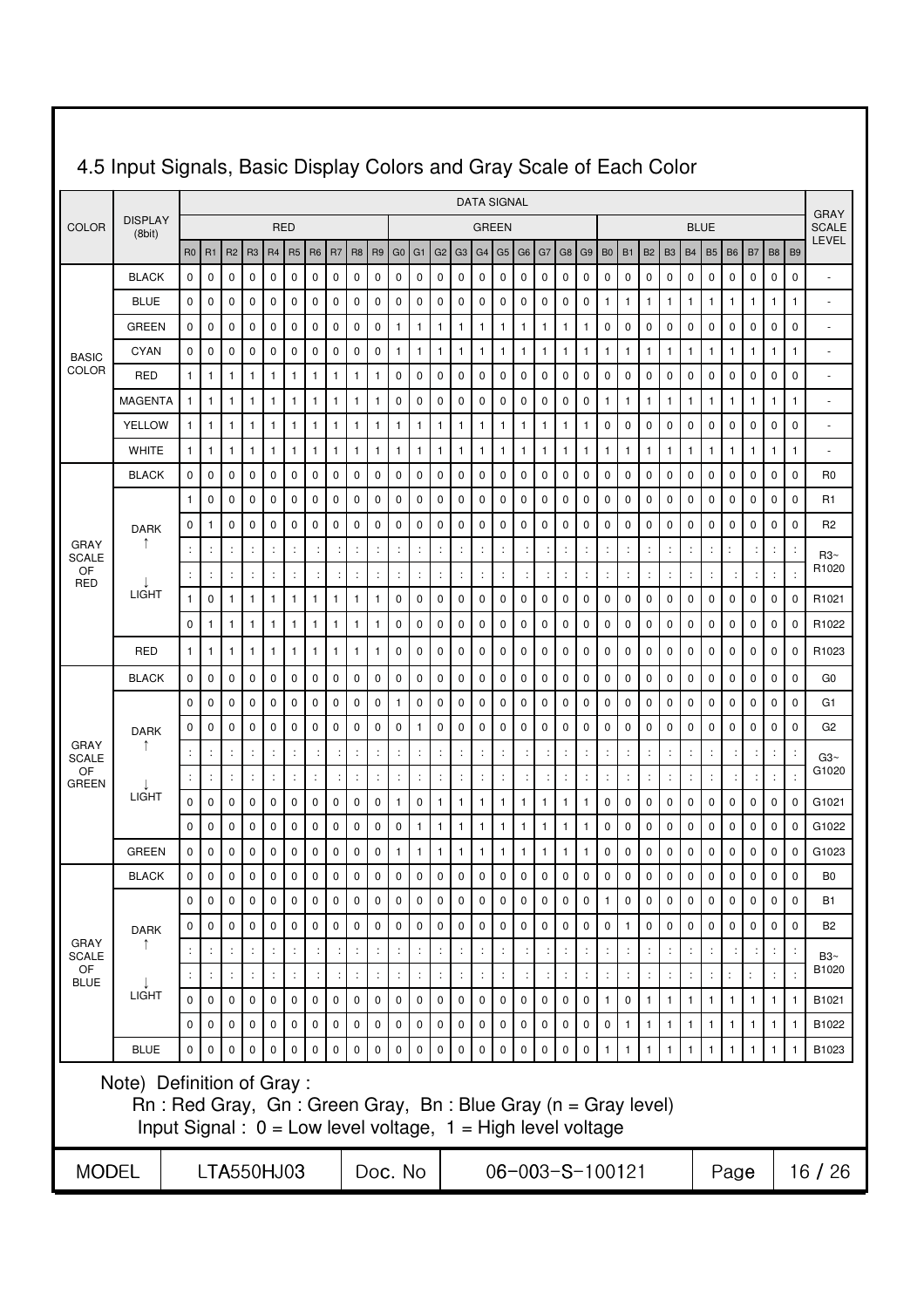## **5. Interface Timing**

## 5.1 Timing Parameters ( DE mode )

| <b>SIGNAL</b>       | <b>ITEM</b>                        | <b>SYMBOL</b>           | MIN.                         | TYP.  | MAX.                     | Unit          | <b>NOTE</b>                  |
|---------------------|------------------------------------|-------------------------|------------------------------|-------|--------------------------|---------------|------------------------------|
| <b>Clock</b>        |                                    | $1/T_c$                 | 260.0                        | 297.0 | 305.0                    | <b>MHz</b>    | $\overline{a}$               |
| Hsync               | Frequency                          | $F_H$                   | 120.0                        | 135.0 | 140.0                    | <b>KHz</b>    | $\qquad \qquad \blacksquare$ |
| Vsync               |                                    | $F_{V}$                 | 95.0                         | 120.0 | 125.0                    | Hz            | $\qquad \qquad \blacksquare$ |
| Vertical            | Active<br>Display<br>Period        | $T_{VD}$                | $\qquad \qquad \blacksquare$ | 1080  | $\overline{\phantom{a}}$ | Lines         | $\qquad \qquad \blacksquare$ |
| <b>Display Term</b> | Vertical<br>Total                  | $T_{V}$                 | 1092                         | 1125  | 1380                     | Lines         | $\qquad \qquad \blacksquare$ |
| Horizontal          | Active<br><b>Display</b><br>Period | ${\tt T_{HD}}$          | $\blacksquare$               | 1920  |                          | <b>Clocks</b> | $\qquad \qquad \blacksquare$ |
| Display Term        | Horizontal<br>Total                | $\mathsf{T}_\mathsf{H}$ | 2092                         | 2200  | 2348                     | clocks        | $\qquad \qquad \blacksquare$ |

Note) This product is DE mode. The Hsync & Vsync signal must be inputted

(1) Test Point : TTL control signal and CLK at LVDS Tx input terminal in system

- $(2)$  Internal VDD = 3.3V
- (3) Spread spectrum
	- Modulation rate (max) :  $\pm$  1.5 %
	- Modulation Frequency : under 300KHz

| <b>MODEL</b> | <b>TA550HJ03</b> | Νo<br>DOC. | $-100121$<br>$06 - 003 - S - 1$ | Page | ገር<br>ີ∟ |
|--------------|------------------|------------|---------------------------------|------|----------|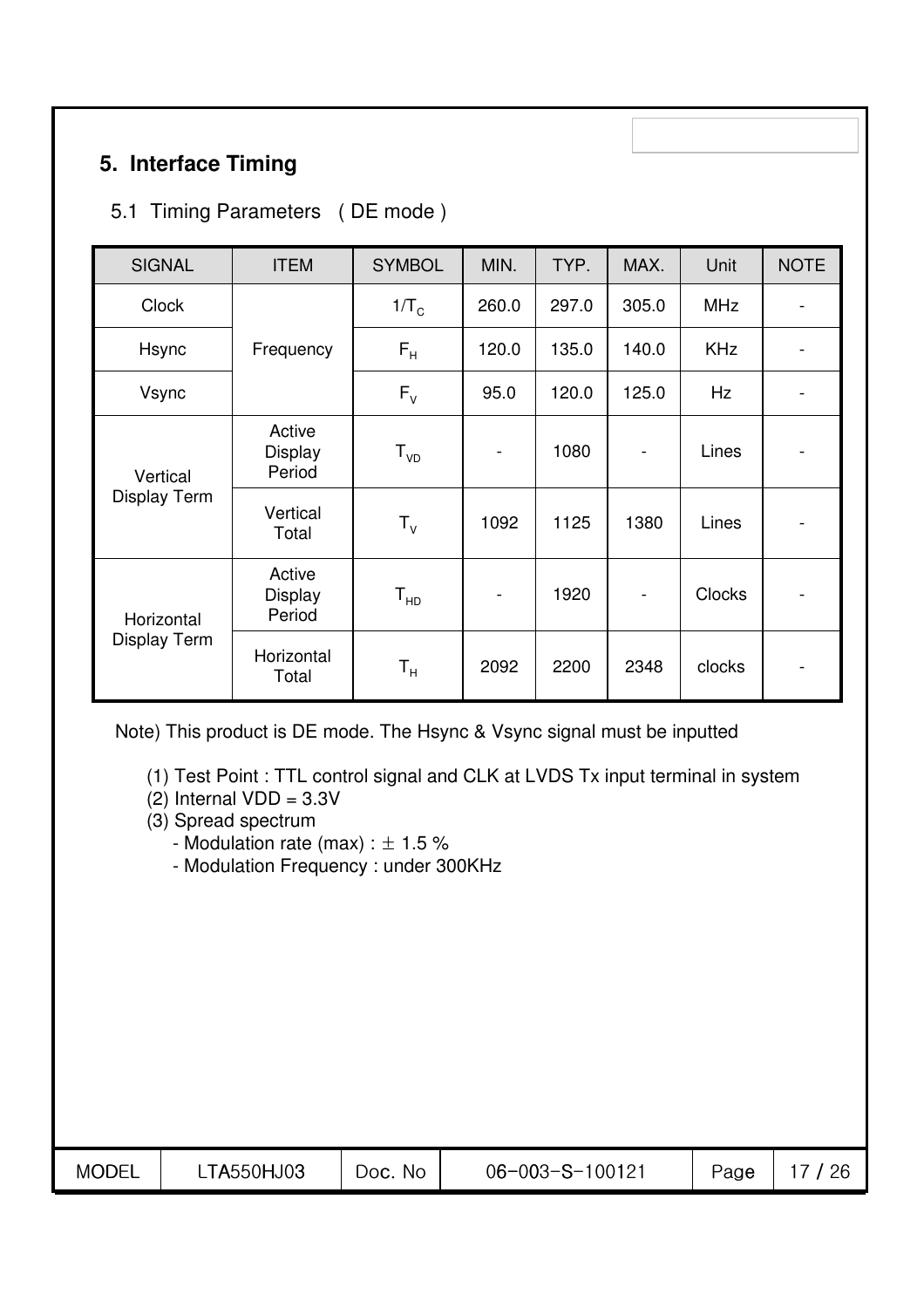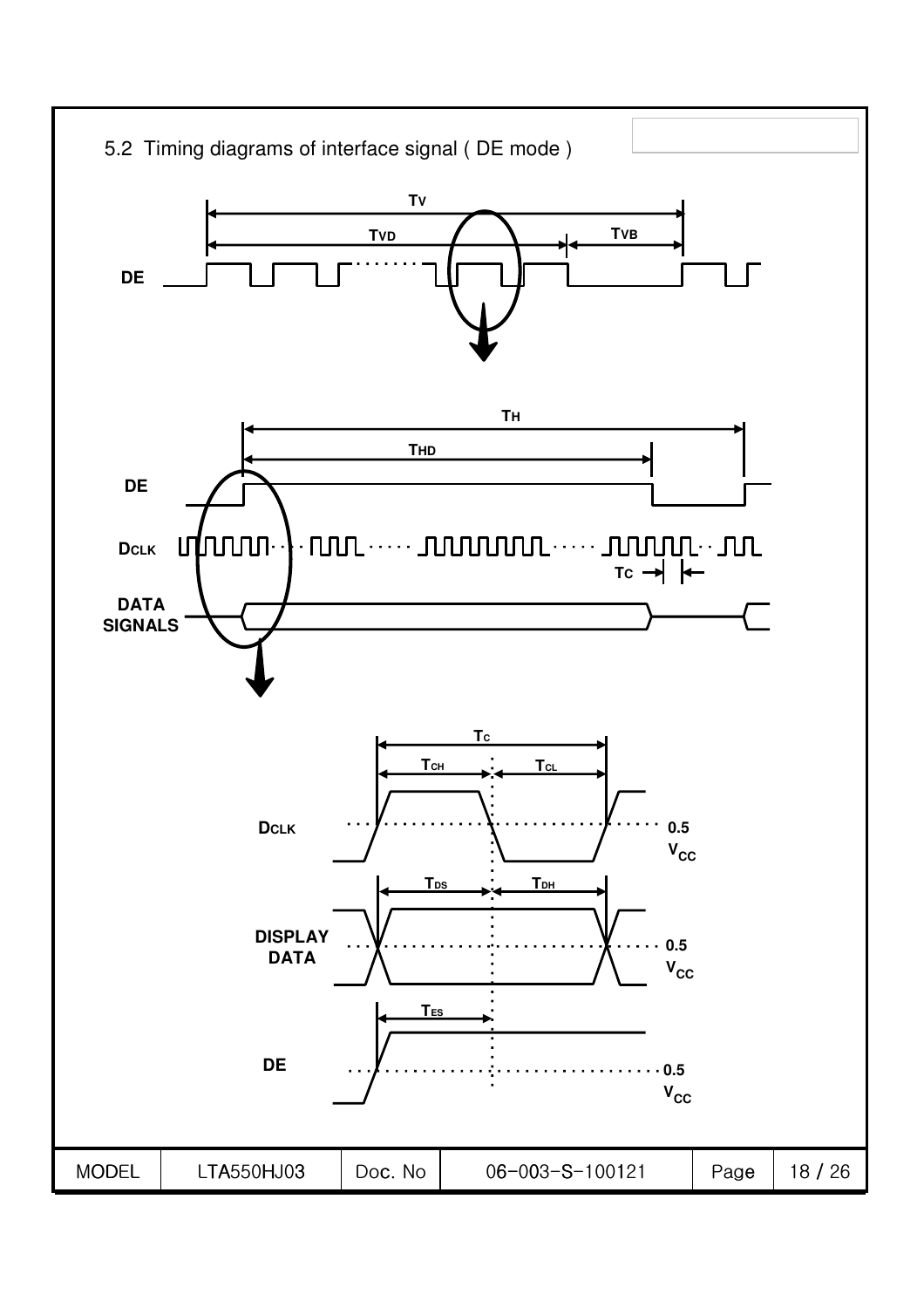### 5.3 Power ON/OFF Sequence

To prevent a latch-up or DC operation of the LCD Module, the power on/off sequence should be as the diagram below.



- T1 :  $V_{DD}$  rising time from 10% to 90%
- T2 : The time from  $V_{DD}$  to valid data at power ON.
- T3 : The time from valid data off to  $V_{\text{DD}}$  off at power Off.
- T4 :  $V_{DD}$  off time for Windows restart
- T5 : The time from valid data to B/L enable at power ON.
- T6 : The time from valid data off to B/L disable at power Off.
- . The supply voltage of the external system for the Module input should be the same as the definition of  $V_{DD}$ .
- Apply the lamp voltage within the LCD operation range. When the back light turns on before the LCD operation or the LCD turns off before the back light turns off, the display may momentarily show abnormal screen.
- In case of  $V_{DD}$  = off level, please keep the level of input signals low or keep a high impedance.
- T4 should be measured after the Module has been fully discharged between power off and on period.
- Interface signal should not be kept at high impedance when the power is on.
- In Case T5 is less than 1000msec and T6 is less than 100msec, Garbage Display can be seen. (It is not related to electrical function issue, Just for recommendation to prevent Garbage Display)

| <b>MODEL</b> | TA550HJ03 | <b>No</b><br>JOC. | 06-003-S-100121 | Page | 26<br>u |
|--------------|-----------|-------------------|-----------------|------|---------|
|              |           |                   |                 |      |         |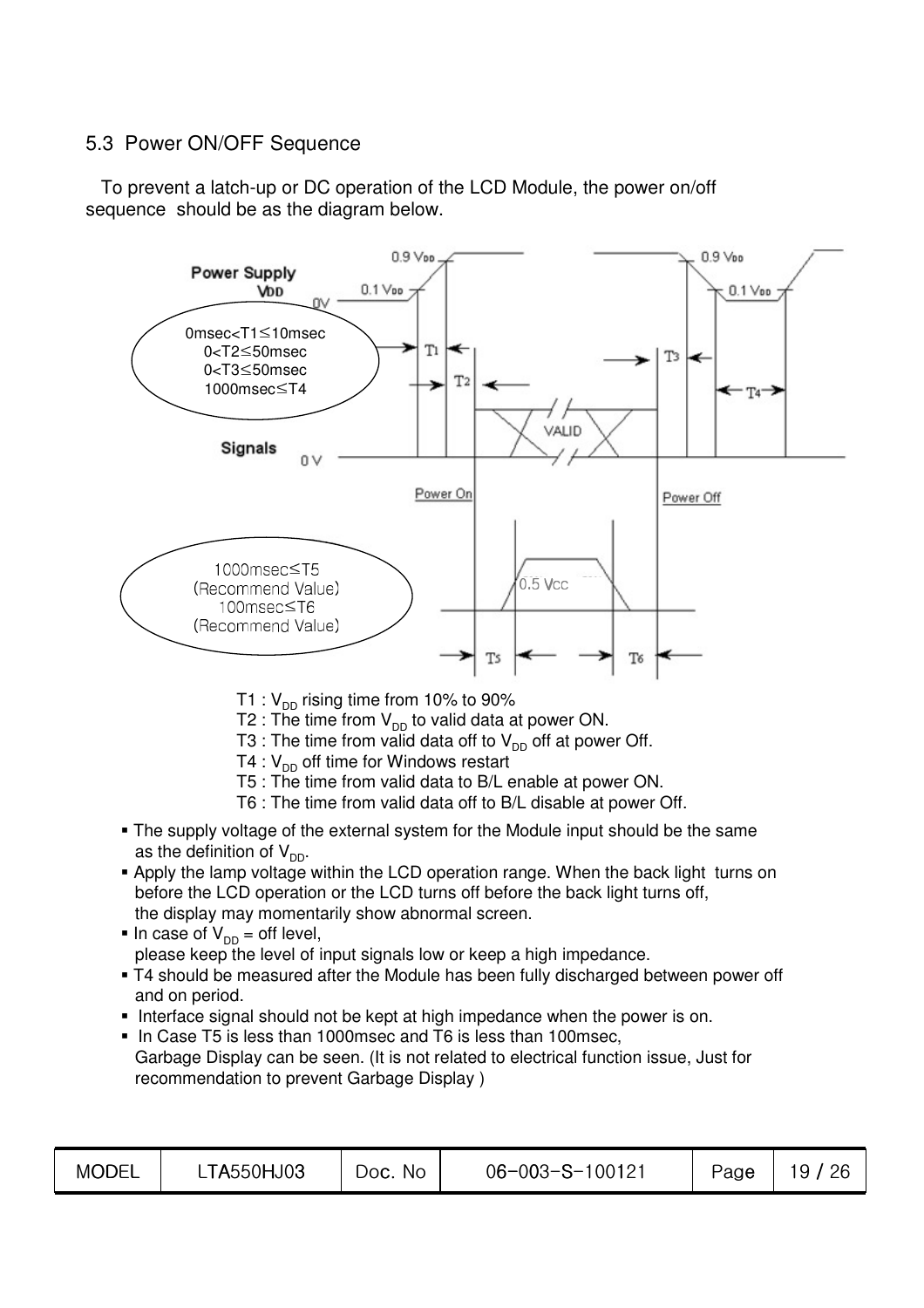|              | 6. Outline Dimension- Front |         |                 |      |         |
|--------------|-----------------------------|---------|-----------------|------|---------|
|              |                             |         | TBD             |      |         |
| <b>MODEL</b> | LTA550HJ03                  | Doc. No | 06-003-S-100121 | Page | 20 / 26 |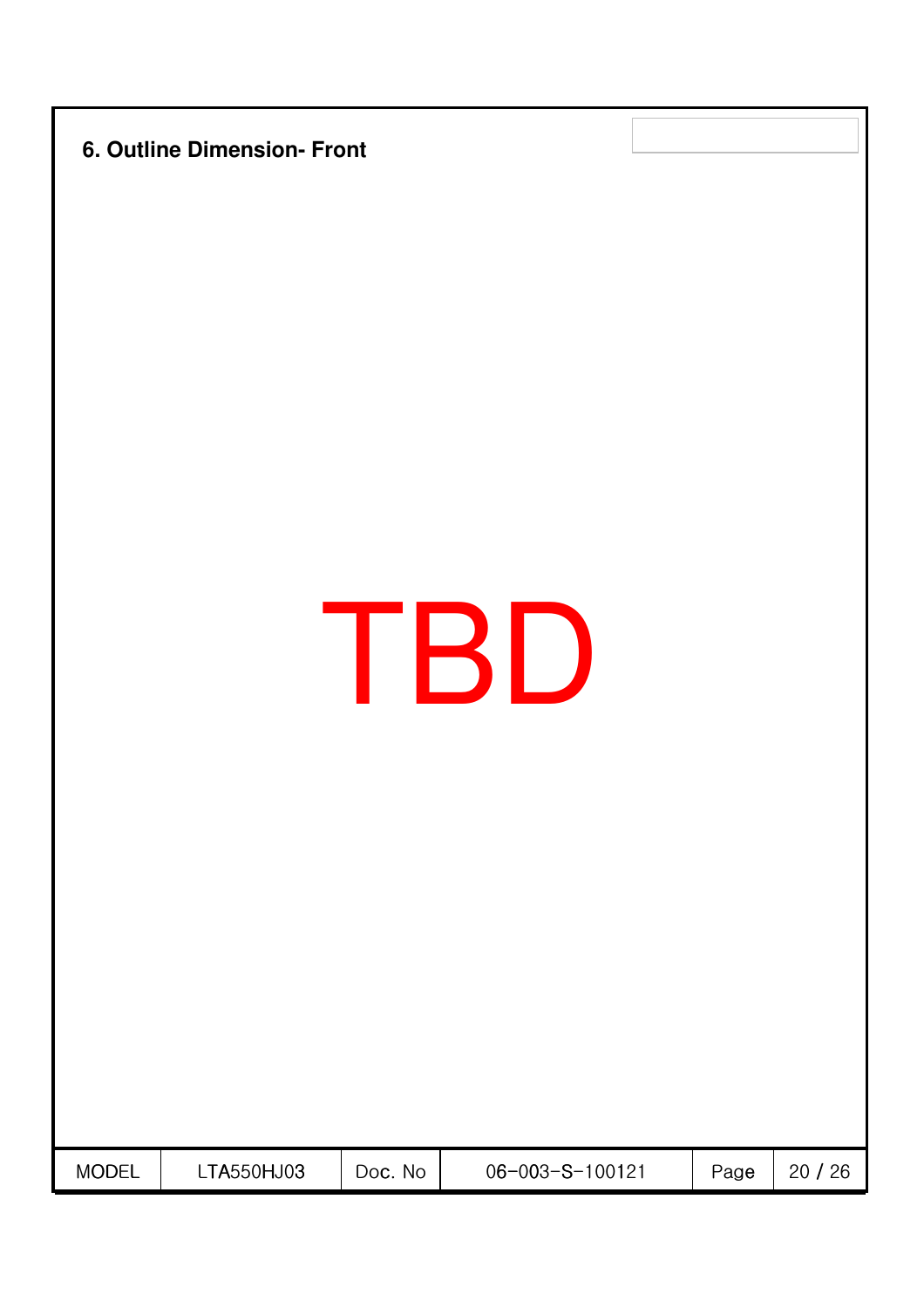|              | 6. Outline Dimension- Rear |         |                 |      |       |
|--------------|----------------------------|---------|-----------------|------|-------|
|              |                            |         | TBD             |      |       |
| <b>MODEL</b> | LTA550HJ03                 | Doc. No | 06-003-S-100121 | Page | 21/26 |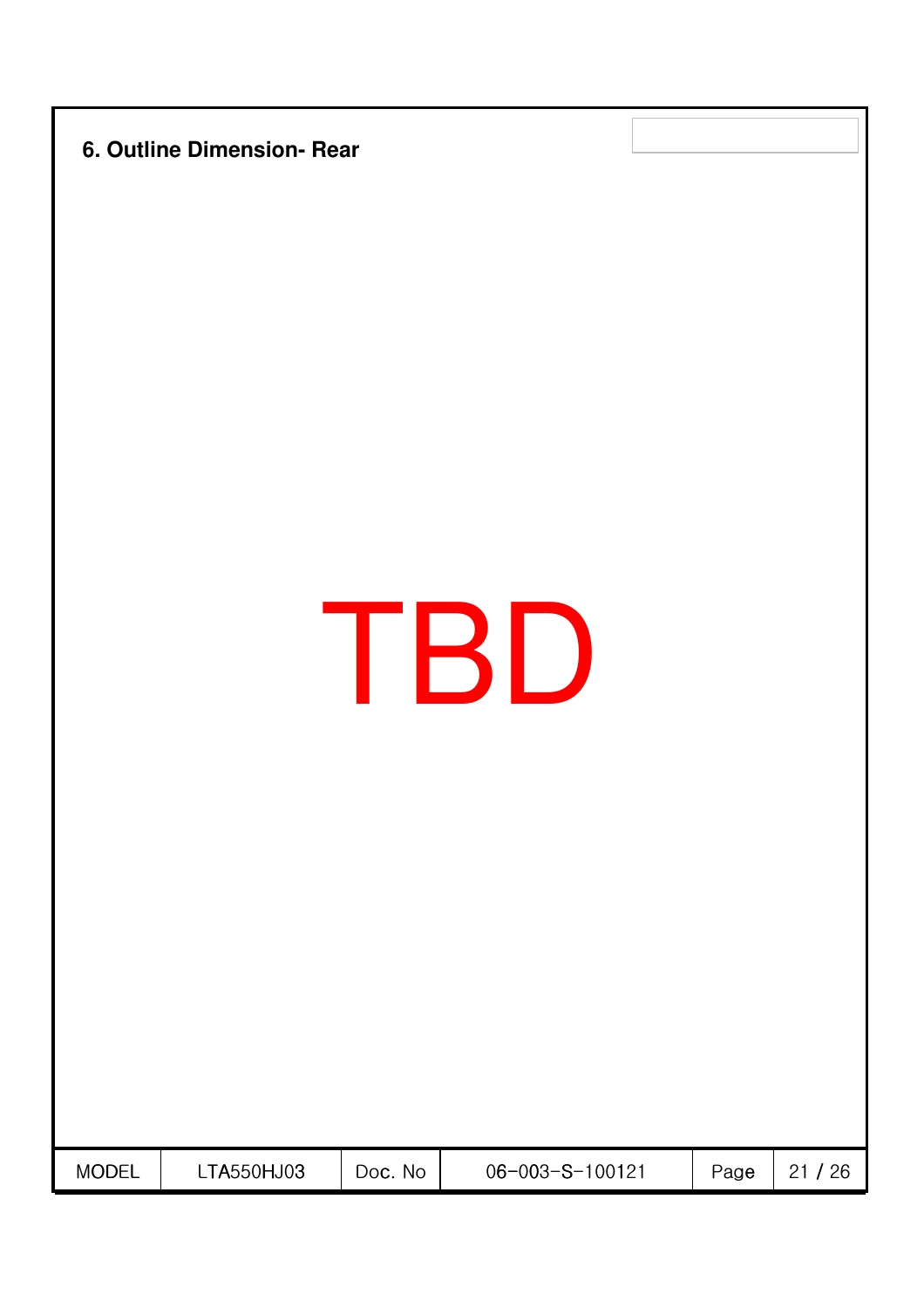# **7. PACKING** 7.1 CARTON (Internal Package) (1) Packing Form Corrugated fiberboard box and corrugated cardboard as shock absorber (2) Packing Method 1. 14.9 kg / LCD (13ea) Sg / Cushion-pallet (2ea) Sg / Packing-Pallet Box (1ea) 13ea / (Packing-**Item Specification Remark** 7.2 Packing Specification **Direction be able to open it Packing -Pallet Box Cushion-Foam LCD Module Cushion-Foam Pallet-Plastic**

MODEL | LTA550HJ03 | Doc. No | 06-003-S-100121 | Page | 22 / 26

Total Pallet  $V$  229.5 kg Pallet(10kg) + Module (193.7 kg) + Cushion<br>  $V$ weight  $V$ 

Total Pallet Size  $\parallel$  H x V x height  $\parallel$  1270mm(H) x 1150mm(V) x 995mm(height)

Pallet(10kg) + Module (193.7 kg) + Cushion

| <b>LCD Packing</b>       | 13ea / (Packing-<br>Pallet Box) | 2. 15.3 Kg / Cushion-pallet (2ea)<br>3. 10.5 Kg / Packing-Pallet Box (1ea)<br>4. Cushion-pallet Material: EPS<br>5. Packing-Pallet Box Material: DW4 |
|--------------------------|---------------------------------|------------------------------------------------------------------------------------------------------------------------------------------------------|
| Pallet                   | 1Box / Pallet                   | 1. Pallet weight = $10kg$                                                                                                                            |
| <b>Packing Direction</b> | Vertical                        |                                                                                                                                                      |

**Weight**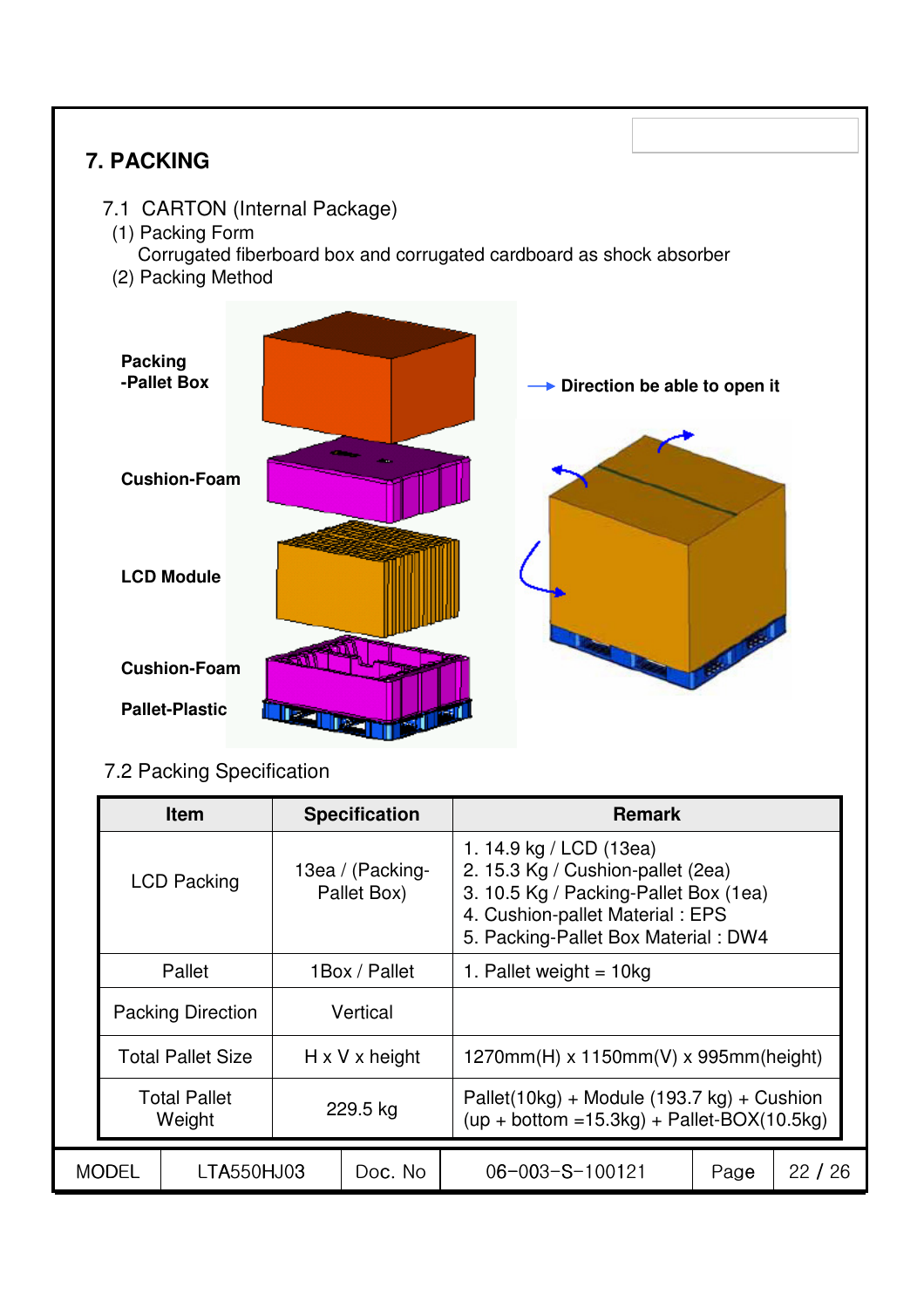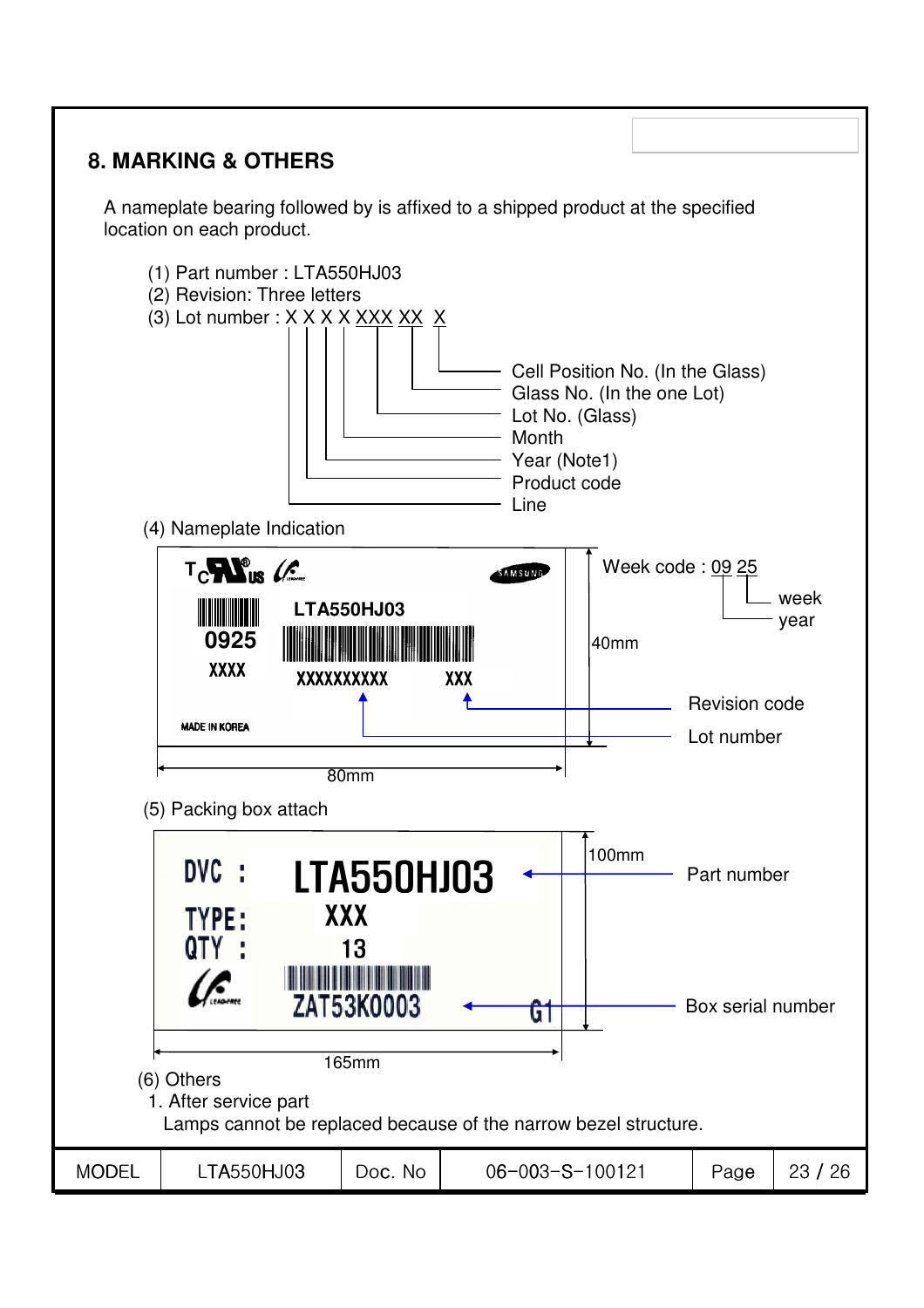### **9. General Precautions**

### 9.1 Handling

- (a) When the Module is assembled, it should be attached to the system firmly using all mounting holes. Be careful not to twist and bend the Module.
- (b) Because the inverter use high voltage, it should be disconnected from power before it is assembled or disassembled.
- (c) Refrain from strong mechanical shock and / or any force to the Module. In addition to damage, this may cause improper operation or damage to the Module and CCFT back light.
- (d) Note that polarizers are very fragile and could be damage easily. Do not press or scratch the surface harder than a HB pencil lead.
- (e) Wipe off water droplets or oil immediately. If you leave the droplets for a long time, staining or discoloration may occur.
- (f) If the surface of the polarizer is dirty, clean it using absorbent cotton or soft cloth.
- (g) Desirable cleaners are water, IPA(Isopropyl Alcohol) or Hexane. Do not use Ketone type materials(ex. Acetone), Ethyl alcohol, Toluene, Ethyl acid or Methyl chloride. It might permanent damage to the polarizer due to chemical reaction.
- (h) If the liquid crystal material leaks from the panel, it should be kept away from the eyes or mouth . In case of contact with hands, legs or clothes, it must be washed away with soap thoroughly.
- (i) Protect the module from Electrostatic discharge. Otherwise the ASIC IC or semiconductor would be damaged.
- (j) Use finger-stalls with soft gloves in order to keep display clean during the incoming inspection and assembly process.
- (k) Do not disassemble the Module.
- (l) Do not disassemble shield case of inverter & LVDS board
- (m) Do not connect N.C pins. (Samsung internal use only)
- (n) Protection film for polarizer on the Module should be slowly peeled off just before use so that the electrostatic charge can be minimized. Must put on antistatic glove while handling a module
- (o) Pins of I/F connector should not be touched directly with bare hands.

| MODEL | <b>TA550HJ03</b> | No<br>DOC. | $06 - 003 - S - 100121$ | Page | 26<br>ΣΔ |
|-------|------------------|------------|-------------------------|------|----------|
|-------|------------------|------------|-------------------------|------|----------|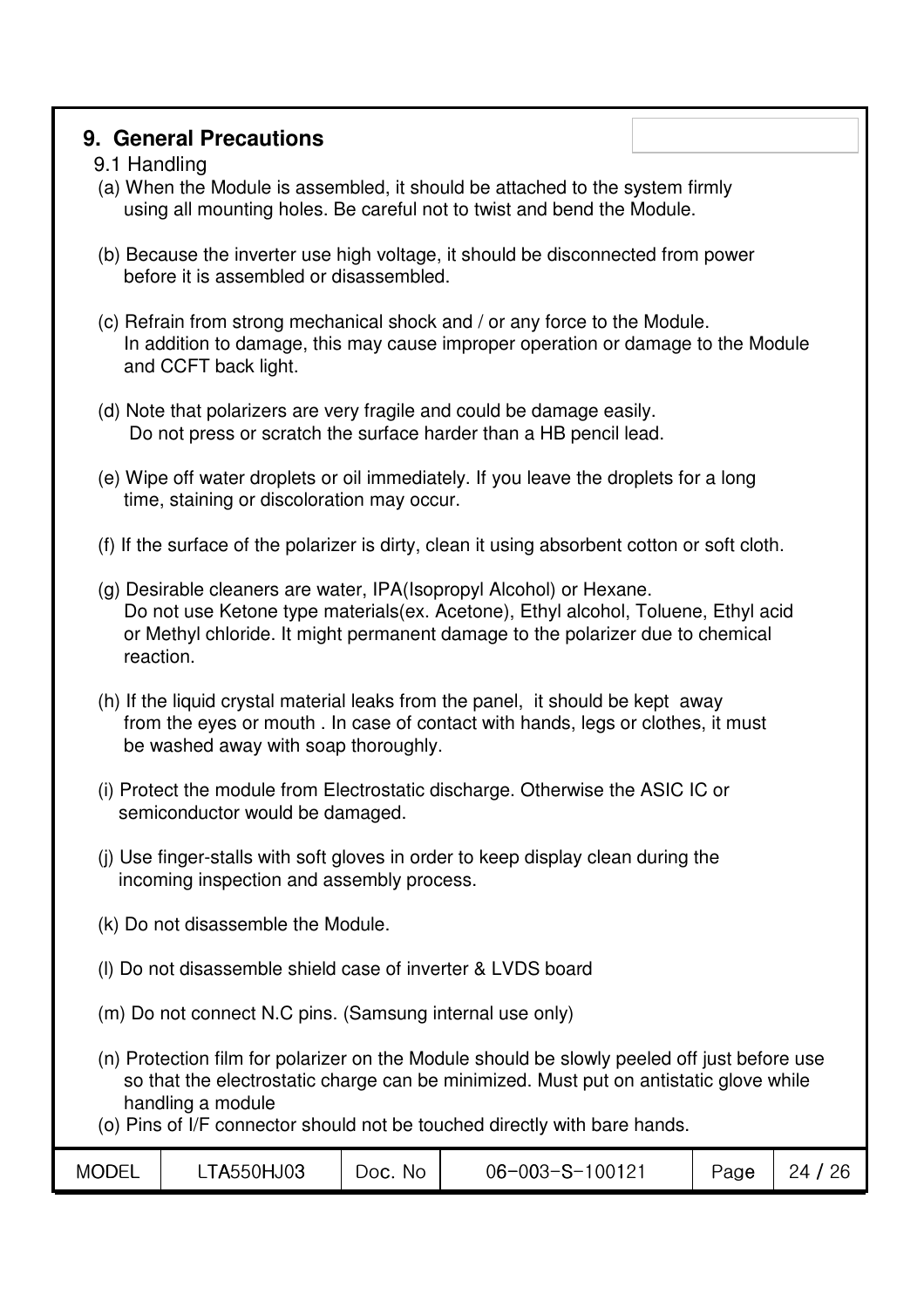### 9.2 Storage

- (a) Do not leave the Module in high temperature, and high humidity for a long time. It is highly recommended to store the Module with temperature from 0 to 35 $\degree$ C and relative humidity of less than 70%.
- (b) Do not store the TFT-LCD Module in direct sunlight.
- (c) The Module should be stored in a dark place. It is prohibited to apply sunlight or fluorescent light in storing.

### 9.3 Operation

- (a) Do not connect or disconnect the Module in the "Power On" condition.
- (b) Power supply should always be turned on/off by the "Power on/off sequence"
- (c) Module has high frequency circuits. Sufficient suppression to the electromagnetic interference should be done by system manufacturers. Grounding and shielding methods may be important to minimize the interference.
- (d) The cable between the back light connector and its inverter power supply should be connected directly with a minimized length. A longer cable between the back light and the inverter may cause lower luminance of lamp(CCFT) and may require higher startup voltage(Vs).
- 9.4 Operation Condition Guide
	- (a) The LCD product should be operated under normal conditions. Normal condition is defined as below;
		- Temperature :  $20 \pm 15^{\circ}$ C
		- Humidity :  $55\pm20\%$
		- Display pattern : continually changing pattern (Not stationary)
	- (b) If the product will be used in extreme conditions such as high temperature, humidity, display patterns or operation time etc.., It is strongly recommended to contact SEC for Application engineering advice. Otherwise, its reliability and function may not be guaranteed. Extreme conditions are commonly found at Airports, Transit Stations, Banks, Stock market, and Controlling systems.

| <b>MODEL</b> | LTA550HJ03 | No.<br>Doc. | 06-003-S-100121 | Page | 26<br>ク斥 |
|--------------|------------|-------------|-----------------|------|----------|
|              |            |             |                 |      |          |